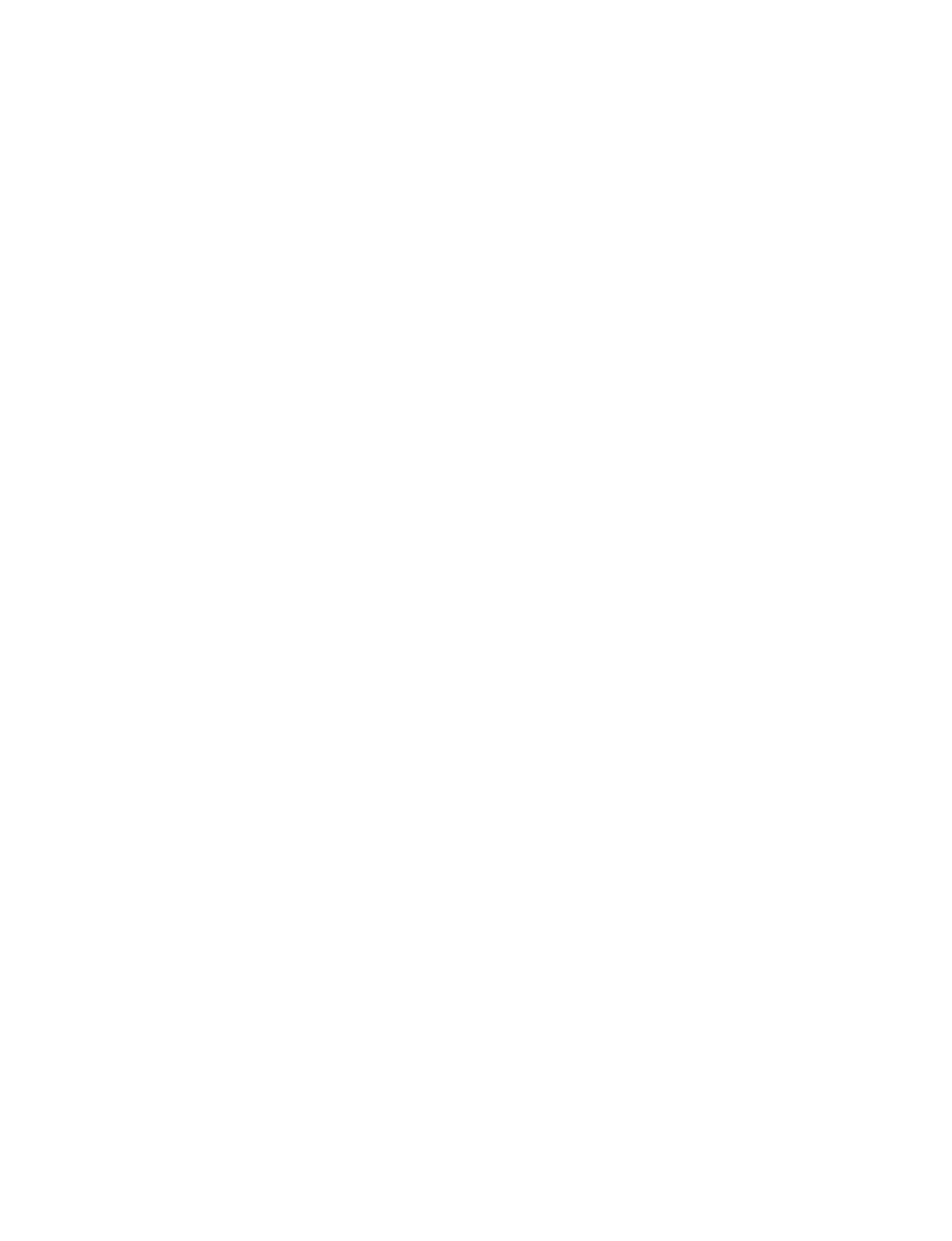

### **Inclusiveness and Accessibility Index**

On December 3, 2015, on International Day of Persons with Disabilities (PwDs), the Government of India launched the "Accessible India Campaign" (Sugamya Bharat Abhiyan). A nationwide campaign for achieving universal accessibility for PwDs and to create an enabling and barrier free environment, it focusses on three verticals: Built Environment; Public Transportation and Information & Communication Technologies.

As part of this campaign the Department of Empowerment of Persons with Disabilities (DEPwD), Ministry of Social Justice and Empowerment, GoI in collaboration with Federation of Indian Chambers of Commerce and Industry (FICCI) have introduced an index, to measure inclusiveness and accessibility of PwDs across different kinds of organisations. The composite index is split into two independent sub-indices that separately measure inclusiveness, and accessibility (I&A).

The Inclusiveness and Accessibility Index (I&A Index) or toolkit is not a substitute for the legal obligations that exist under national or international regulatory regimes. It aims at assessing the current stage of inclusiveness and accessibility of PwDs in an organisation and also acts as a guide for taking progressive steps to increase support, inclusiveness and accessibility towards persons / employees with disabilities.

The toolkit is based on research, and the best examples and experiences of organisations that have taken initiatives to increase accessibility of PwDs and have benefited from such initiatives. It is driven by the key principles of:

- $\checkmark$  The UN Convention on Rights of Persons with Disabilities (UNCRPD);
- $\checkmark$  The ILO Code;
- $\checkmark$  National and international standards that promote accessibility and inclusiveness of PwDs.

A holistic approach has been adopted while preparing the toolkit so that it may be applied and used by organisations irrespective to their size and scale. As an organisation increases in size or becomes more sensitive towards adopting practices to increase accessibility towards PwDs, the framework will be able to easily capture such progress and it will be reflected in the ratings. The elements of the toolkit take into consideration the impact of an organisation's actions in ensuring inclusiveness and accessibility for PwDs, not only on its internal dynamics but also in its interactions with the outside world.

To facilitate measurement of this index, a questionnaire has been designed to assess an organisation's standing on the I&A Index. The questionnaire is designed to enable the assessor to give appropriate ratings to individual organisations that choose to be assessed.

The questionnaire also has two sections applicable to the two indices: Inclusiveness and Accessibility. Each section has three key components. Questions can be easily answered by an organisation by ticking the appropriate parameters that are applicable. However, care must be taken that each 'tick' mark is substantiated with credible evidence.

Participation / using this index/toolkit is purely voluntary and based on an individual organisation's desire to be measured on the index, to understand where they stand in terms of inclusiveness and accessibility of PwDs.

A Toolkit for Organizations | 1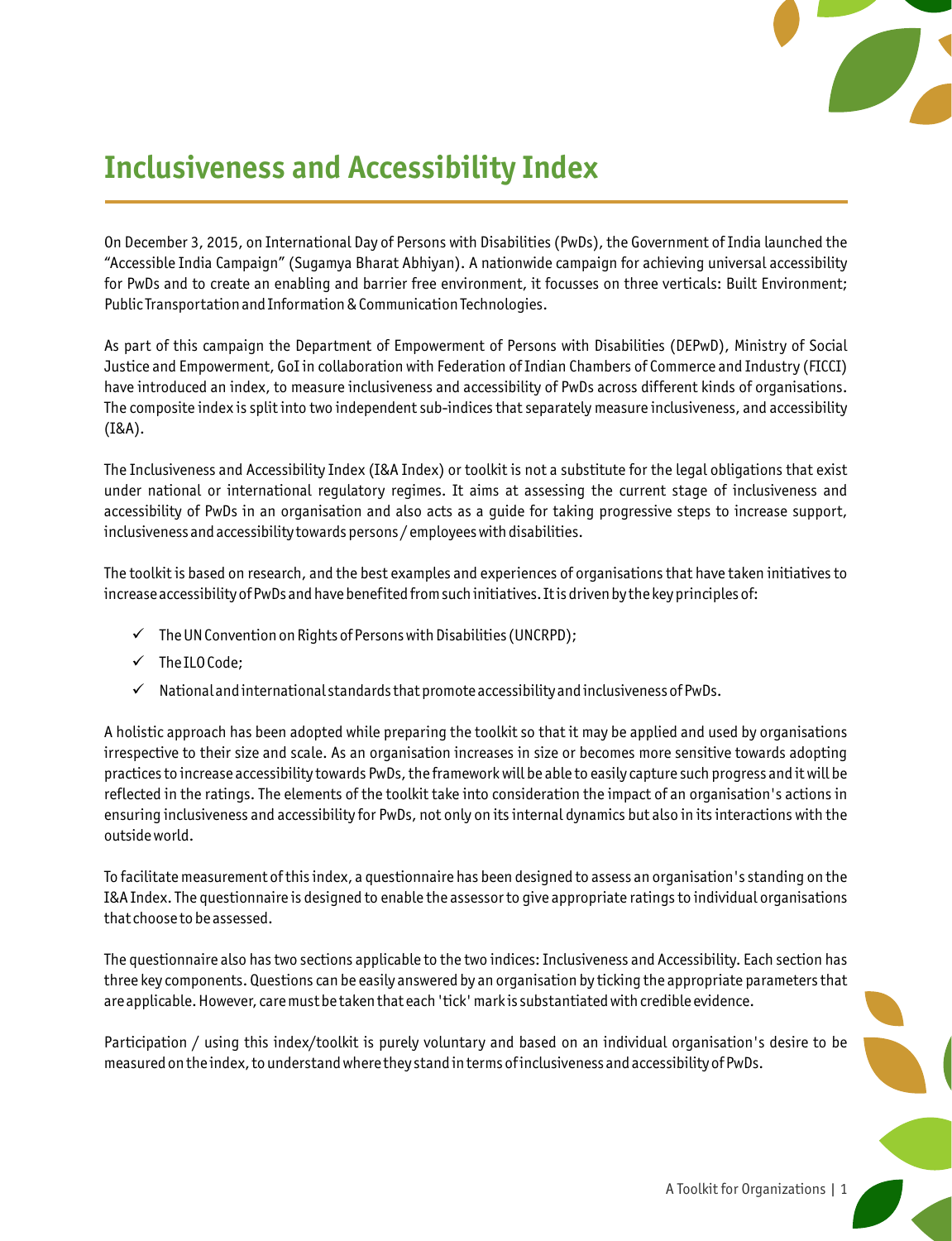

#### **INCLUSIVENESS AND ACCESSIBILITY INDEX INCLUSIVENESS AND ACCESSIBILITY INDEX**

| <b>INCLUSIVENESS SUB-INDEX</b> |                                                             |   |                |                |   |                                    |  |  |  |  |  |
|--------------------------------|-------------------------------------------------------------|---|----------------|----------------|---|------------------------------------|--|--|--|--|--|
| <b>Component</b>               | <b>Scale</b>                                                | 1 | $\overline{2}$ | $\overline{3}$ | 4 | <b>Component</b><br><b>Ratings</b> |  |  |  |  |  |
| A                              | INCLUSIVE POLICIES AND ORGANISATIONAL CULTURE               |   |                |                |   |                                    |  |  |  |  |  |
| A.1                            | <b>Equal Opportunity and Top Management Commitment</b>      |   |                |                |   |                                    |  |  |  |  |  |
| A.2                            | Organisational Policies and Culture                         |   |                |                |   |                                    |  |  |  |  |  |
| A.3                            | Corporate Social Responsibility (CSR)                       |   |                |                |   |                                    |  |  |  |  |  |
| A.4                            | Inclusiveness in the Supply Chain                           |   |                |                |   |                                    |  |  |  |  |  |
| B.                             | <b>INCLUSIVE EMPLOYMENT</b>                                 |   |                |                |   |                                    |  |  |  |  |  |
| B.1                            | Percentage of Employees with Disabilities                   |   |                |                |   |                                    |  |  |  |  |  |
| B.2                            | <b>Career Growth</b>                                        |   |                |                |   |                                    |  |  |  |  |  |
| B.3                            | Penetration of Employees with Disabilities across Functions |   |                |                |   |                                    |  |  |  |  |  |
| B.4                            | <b>Types of Disabilities Accommodated</b>                   |   |                |                |   |                                    |  |  |  |  |  |
| $\mathsf{C}$                   | <b>AWARENESS AND ADAPTATIONS</b>                            |   |                |                |   |                                    |  |  |  |  |  |
| C.1                            | <b>Workplace Adaptations</b>                                |   |                |                |   |                                    |  |  |  |  |  |
| C.2                            | <b>Awareness and Sensitisation Programmes</b>               |   |                |                |   |                                    |  |  |  |  |  |
| C.3                            | <b>Grievance Redress</b>                                    |   |                |                |   |                                    |  |  |  |  |  |
| C.4                            | <b>Social Inclusion</b>                                     |   |                |                |   |                                    |  |  |  |  |  |

*Note*

Scale:

0-1: Needs Significant Improvement, Up to 2: Average, Up to 3: Good, Up to 4: Excellent

2 | Promoting Inclusiveness and Accessibility of Persons with Disabilities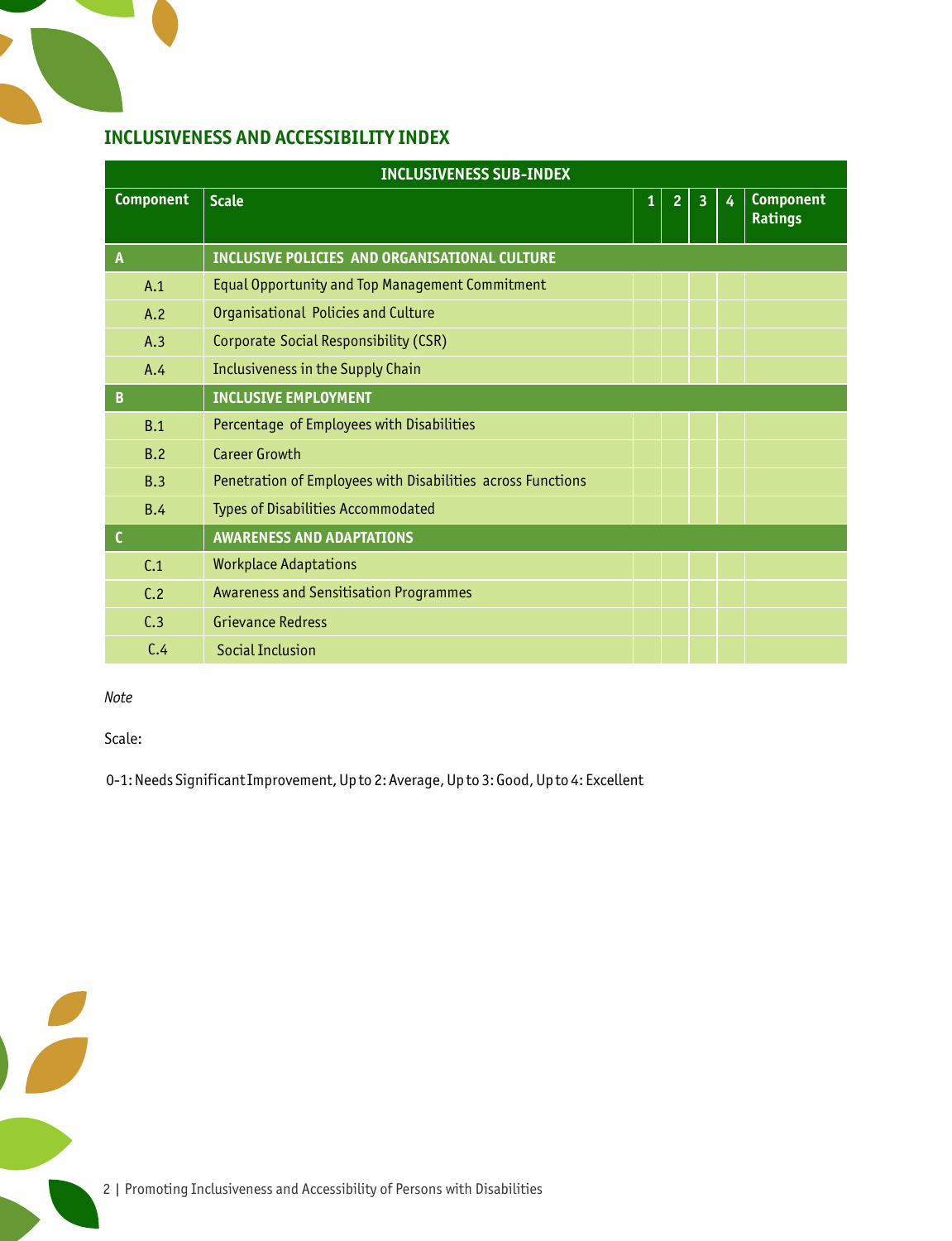|    |                  | <b>ACCESSIBILITY SUB-INDEX</b>                       |                |                         |   |                  |
|----|------------------|------------------------------------------------------|----------------|-------------------------|---|------------------|
|    | <b>Component</b> | <b>Scale</b>                                         | $\overline{c}$ | $\overline{\mathbf{3}}$ | 4 | <b>Component</b> |
|    |                  |                                                      |                |                         |   | <b>Ratings</b>   |
| D  |                  | <b>ACCESSIBILITY RELATED PRACTICES</b>               |                |                         |   |                  |
|    | D.1              | Accessibility of Recruitment and Selection Practices |                |                         |   |                  |
|    | D.2              | Accessibility of Career Development Programmes       |                |                         |   |                  |
|    | D.3              | <b>Accessibility of Workplace</b>                    |                |                         |   |                  |
| E. |                  | <b>INFRASTRUCTURAL ACCESSIBILITY</b>                 |                |                         |   |                  |
|    | E.1              | <b>Physical Infrastructure Accessibility</b>         |                |                         |   |                  |
|    | E.2              | Accessibility of Information and Communication       |                |                         |   |                  |
|    | E.3              | <b>Accessibility of Web Portals</b>                  |                |                         |   |                  |
| F  |                  | <b>PRODUCTS AND SERVICES</b>                         |                |                         |   |                  |
|    | F.1              | Product/ Service Development                         |                |                         |   |                  |
|    | F.2              | <b>Accessibility of Products &amp; Services</b>      |                |                         |   |                  |
|    | F.3              | Accessibility in the Supply Chain                    |                |                         |   |                  |

*Note*

Scale:

0-1: Needs Significant Improvement, Up to 2: Average, Up to 3: Good, Up to 4: Excellent

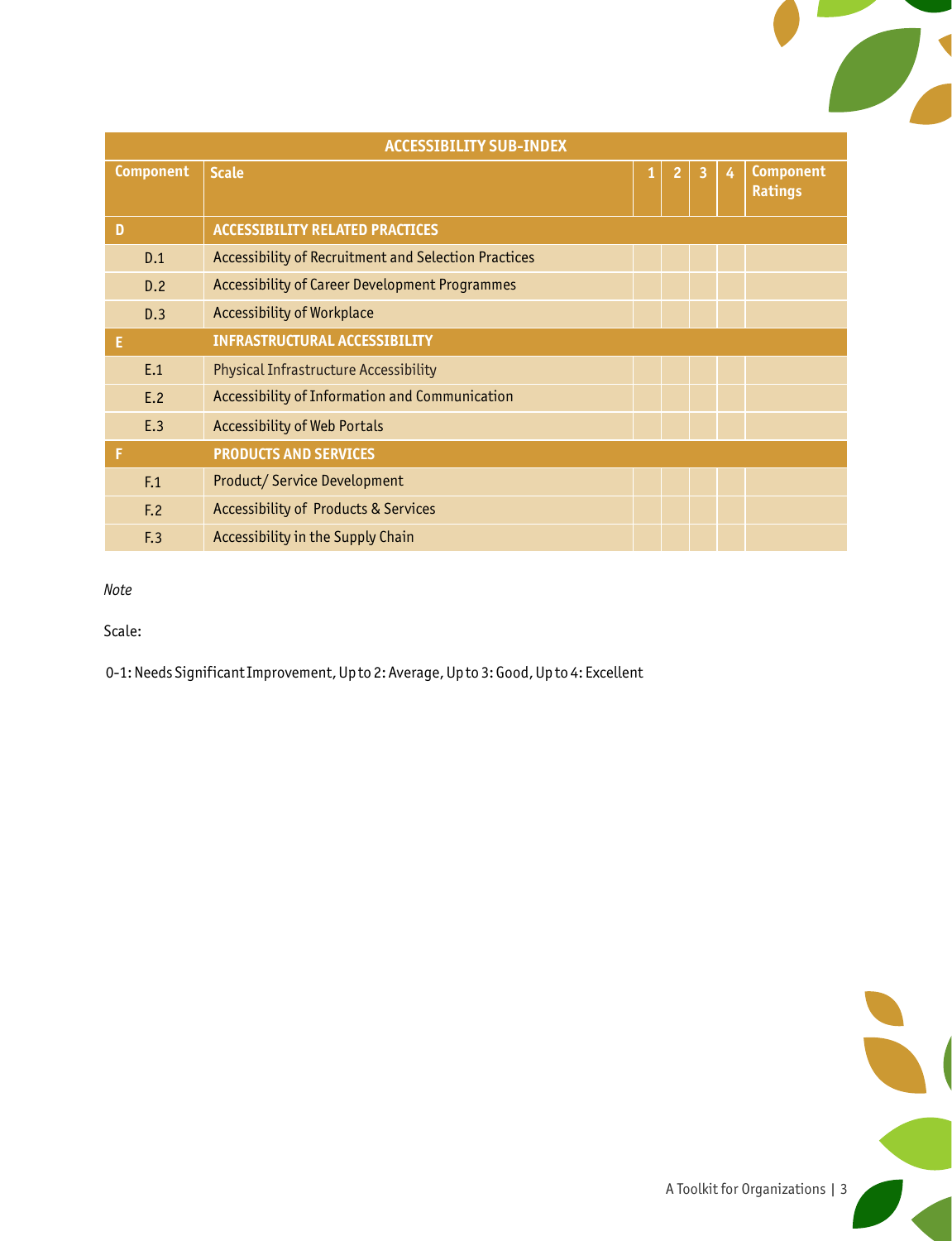

#### **Methodology**

The toolkit is designed as a maturity model with measurable steps defined as 'indicators' to enable an organisation to progressively improve its ranking on the Inclusiveness and Accessibility Index.

The methodology for determining the position of an organisation on the inclusiveness and accessibility index is as follows:

- Each of the sub-indices Inclusiveness and Accessibility have equal weightage in the composite index.
- Both Inclusiveness and Accessibility sub-indices have 3 components each. Each of these three components have equal weightage in the related index.
- The Inclusiveness and Accessibility sub-indices, therefore, are computed by calculating the average of the subcomponent rating scores.
- Each sub-component has various indicators which carry specific rating points. The rating for these indicators at a particular rating scale (1 to 4) add up to 1. For example, if an organisation complies with only one indicator at rating level 2 of a sub-component, then, the rating for that sub-component is 1 plus the value of that indicator in the rating scale of level 2 of that sub-component.
- The columns signifying ratings of sub components (ranging from 1 to 4 on the level of performance) are not mutually exclusive and each successive rating is built on the previous level.

Rating each component and their sub-component is based on three dimensions:

- $\triangleright$  Availability of an approach or a policy or an SOP evidencing the answers to the questionnaire;
- $\triangleright$  The degree of implementation; and
- $\triangleright$  The outcomes or results.

Information in this regard would therefore need to be provided by the organisation being assessed. **Care must be taken to ensure that each 'tick' mark is substantiated with credible evidence**.

The following table describes the indicators or the criteria to be fulfilled by an organisation at each level to meet the expectations of inclusiveness and accessibility for persons with disabilities. Each of the levels have been categorised based on indicative and relative parameters, and provides a broad guidance for measuring inclusiveness and accessibility levels in an organisation and also enables tracking progress over time.

| <b>Particulars</b>                                                     | Index |
|------------------------------------------------------------------------|-------|
| Inclusiveness and Accessibility Index (Average of the two Sub-Indices) | XХ    |
| Inclusiveness Sub-Index (Average of A, B and C)                        | XX    |
| Accessibility Sub-Index (Average of D, E and F)                        | XХ    |

#### Scale:

| Up to 1: Needs Significant Improvement | Up to 3: Good      |
|----------------------------------------|--------------------|
| Up to 2: Average                       | Up to 4: Excellent |

4 | Promoting Inclusiveness and Accessibility of Persons with Disabilities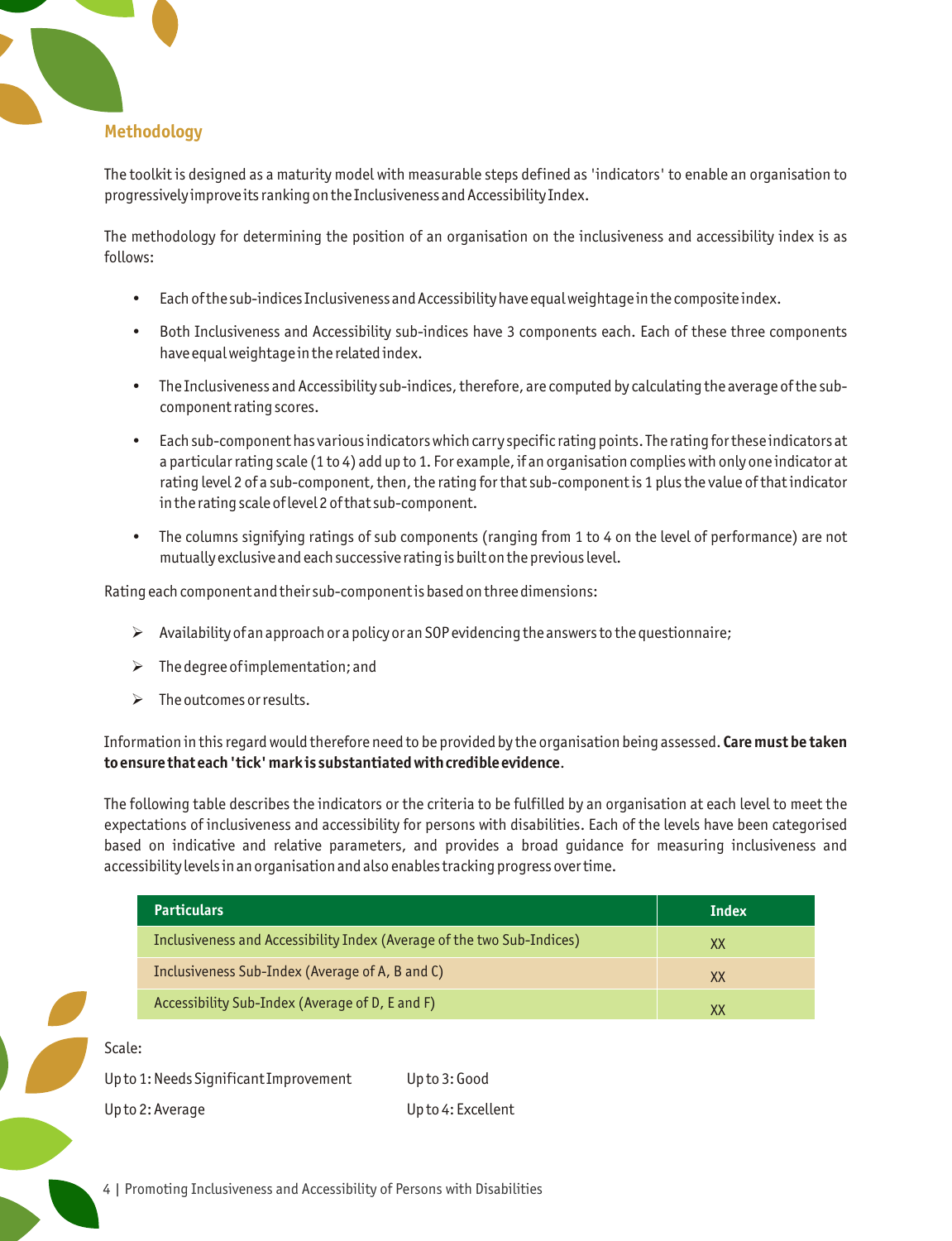| <b>INCLUSIVENESS SUB-INDEX</b>                    |                                                                 |                                                                                                                                                                                         |                                                                                                                                                                                                                                                                                                                       |                                                                                                                                                                                                                                                                                                                                                                                                                                                       |                                                                                                                                                                                                                                                                                                                                                                                                                                                                                                                                               |                                                                       |  |  |  |  |  |
|---------------------------------------------------|-----------------------------------------------------------------|-----------------------------------------------------------------------------------------------------------------------------------------------------------------------------------------|-----------------------------------------------------------------------------------------------------------------------------------------------------------------------------------------------------------------------------------------------------------------------------------------------------------------------|-------------------------------------------------------------------------------------------------------------------------------------------------------------------------------------------------------------------------------------------------------------------------------------------------------------------------------------------------------------------------------------------------------------------------------------------------------|-----------------------------------------------------------------------------------------------------------------------------------------------------------------------------------------------------------------------------------------------------------------------------------------------------------------------------------------------------------------------------------------------------------------------------------------------------------------------------------------------------------------------------------------------|-----------------------------------------------------------------------|--|--|--|--|--|
| XXX (Average of ratings of components A, B and C) |                                                                 |                                                                                                                                                                                         |                                                                                                                                                                                                                                                                                                                       |                                                                                                                                                                                                                                                                                                                                                                                                                                                       |                                                                                                                                                                                                                                                                                                                                                                                                                                                                                                                                               |                                                                       |  |  |  |  |  |
| Component                                         | <b>Scale</b>                                                    | $\mathbf{1}$                                                                                                                                                                            | $\overline{2}$                                                                                                                                                                                                                                                                                                        | 3                                                                                                                                                                                                                                                                                                                                                                                                                                                     | 4                                                                                                                                                                                                                                                                                                                                                                                                                                                                                                                                             | <b>Component Rating</b>                                               |  |  |  |  |  |
| A                                                 |                                                                 | INCLUSIVE POLICIES AND ORGANISATIONAL CULTURE                                                                                                                                           |                                                                                                                                                                                                                                                                                                                       |                                                                                                                                                                                                                                                                                                                                                                                                                                                       |                                                                                                                                                                                                                                                                                                                                                                                                                                                                                                                                               | <b>XXX</b><br>(average of ratings<br>of sub-components<br>A.1 to A.4) |  |  |  |  |  |
| A.1                                               | <b>Equal Opportunity</b><br>and Top<br>Management<br>Commitment | No defined policy<br>for equal<br>opportunity and<br>non-discrimination<br>(0.5)<br>No defined<br>targets/evidence of<br>top management<br>commitment for<br>inclusion of PwDs<br>(0.5) | A defined policy for<br>equal opportunity,<br>however it is about<br>non-discrimination<br>and diversity of<br>workforce, without<br>specific reference<br>to PwDs<br>(0.5)<br>Defined ownership<br>at senior/top<br>management for<br>inclusion and<br>growth of PwDs,<br>however no targets<br>are defined<br>(0.5) | A 'Diversity<br><b>Inclusion Policy'</b><br>focusing on equal<br>opportunity and<br>non-discrimination,<br>with employment of<br>PwDs as one of the<br>priority areas<br>(0.33)<br>Senior / top<br>management has<br>targeted goals for<br>employment and<br>growth of PwDs<br>(0.33)<br>A "Champion"<br>among senior / top<br>management who<br>promotes the<br>inclusion of PwDs,<br>both internal and<br>external to the<br>organisation<br>(0.33) | An explicit 'Disability<br>Inclusion Policy' for<br>PwDs, which extends to<br>vendors, suppliers and<br>dealers, along with<br>employees<br>(0.33)<br>Top management<br>(Board of Directors or<br>one level below) at<br>least annually reviews<br>the 'Disability<br>Inclusion Policy' and<br>achievement of annual<br>targeted goals for<br>inclusion of PwDs in<br>employment, supply<br>chain<br>(0.33)<br>Top management uses<br>hiring, surveys, exit<br>interviews and<br>consumer surveys data<br>to improve<br>inclusiveness of PwDs |                                                                       |  |  |  |  |  |
|                                                   |                                                                 |                                                                                                                                                                                         |                                                                                                                                                                                                                                                                                                                       |                                                                                                                                                                                                                                                                                                                                                                                                                                                       | (0.33)                                                                                                                                                                                                                                                                                                                                                                                                                                                                                                                                        |                                                                       |  |  |  |  |  |
| A.1 Sub-Total                                     |                                                                 | $(0.50+0.50)=1$                                                                                                                                                                         | $1+(0.50+0.50)=2$                                                                                                                                                                                                                                                                                                     |                                                                                                                                                                                                                                                                                                                                                                                                                                                       | $2+(0.33+0.33+0.33)=3\left(3+(0.33+0.33+0.33)=4\right)$                                                                                                                                                                                                                                                                                                                                                                                                                                                                                       | XX                                                                    |  |  |  |  |  |
| A.2                                               | Organisational<br>Policies and<br>Culture                       | Organisational<br>policies do not<br>directly focus on<br>inclusion of PwDs<br>(1)                                                                                                      | Organisational<br>policies recognise<br>needs of the PwDs<br>and adopted at<br>least two polices for<br>inclusion of PwDs<br>(1)                                                                                                                                                                                      | Organisational<br>policies have a<br>specific focus for<br>inclusion of PwDs<br>and has adopted at<br>least six policies<br>related to them<br>(0.5)<br>Services of an<br>external support<br>service provider<br>(SSP)/ disability<br>organisation are                                                                                                                                                                                               | Organisational policies<br>have a specific focus<br>for inclusion of PwDs<br>and has adopted at<br>least nine polices<br>related to them<br>(0.5)<br>A specific department<br>within the organisation<br>handles matters related<br>to diversity and<br>disability and is<br>engaged in better                                                                                                                                                                                                                                                |                                                                       |  |  |  |  |  |
|                                                   |                                                                 |                                                                                                                                                                                         |                                                                                                                                                                                                                                                                                                                       | availed for inclusion<br>of PwDs<br>(0.5)                                                                                                                                                                                                                                                                                                                                                                                                             | accommodating the<br>needs of PwDs<br>(0.5)                                                                                                                                                                                                                                                                                                                                                                                                                                                                                                   |                                                                       |  |  |  |  |  |
| A.2 Sub-Total                                     |                                                                 | $\mathbf{1}$                                                                                                                                                                            | $1+1=2$                                                                                                                                                                                                                                                                                                               | $2+(0.50+0.50)=3$                                                                                                                                                                                                                                                                                                                                                                                                                                     | $3+(0.50+0.50)=4$                                                                                                                                                                                                                                                                                                                                                                                                                                                                                                                             | XX                                                                    |  |  |  |  |  |
|                                                   |                                                                 |                                                                                                                                                                                         |                                                                                                                                                                                                                                                                                                                       |                                                                                                                                                                                                                                                                                                                                                                                                                                                       |                                                                                                                                                                                                                                                                                                                                                                                                                                                                                                                                               |                                                                       |  |  |  |  |  |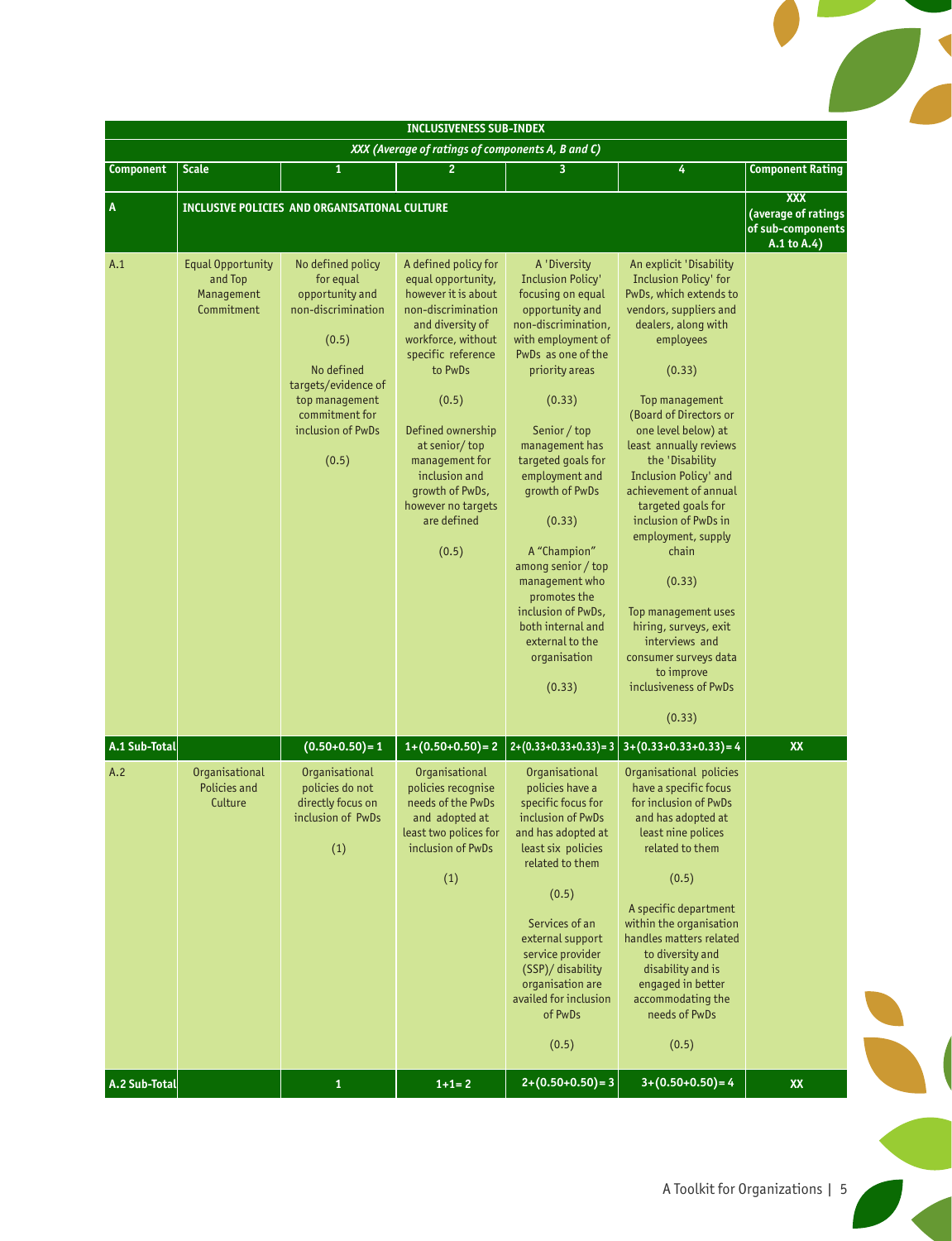| Component      | <b>Scale</b>                         | 1                                                                                                                                                                                                                                     | $\overline{2}$                                                                                                                                                                                                                       | 3                                                                                                                                                                                                                                                                                                                                                                                                                               | 4                                                                                                                                                                                                                                                                                                 | <b>Component Rating</b>                                                     |
|----------------|--------------------------------------|---------------------------------------------------------------------------------------------------------------------------------------------------------------------------------------------------------------------------------------|--------------------------------------------------------------------------------------------------------------------------------------------------------------------------------------------------------------------------------------|---------------------------------------------------------------------------------------------------------------------------------------------------------------------------------------------------------------------------------------------------------------------------------------------------------------------------------------------------------------------------------------------------------------------------------|---------------------------------------------------------------------------------------------------------------------------------------------------------------------------------------------------------------------------------------------------------------------------------------------------|-----------------------------------------------------------------------------|
| $\overline{A}$ |                                      | INCLUSIVE POLICIES AND ORGANISATIONAL CULTURE                                                                                                                                                                                         |                                                                                                                                                                                                                                      |                                                                                                                                                                                                                                                                                                                                                                                                                                 |                                                                                                                                                                                                                                                                                                   | $\overline{XXX}$<br>(average of ratings<br>of sub-components<br>A.1 to A.4) |
| A.3            | Social<br>Responsibility<br>(CSR)    | Social<br>Responsibility (CSR)<br>policy does not<br>make a direct<br>reference to the<br>welfare of PwDs, but<br>covers them<br>indirectly<br>(0.5)<br>CSR funds are<br>occasionally<br>targeted towards<br>welfare of PwDs<br>(0.5) | Social<br>Responsibility (CSR)<br>policy does not have<br>direct reference to<br>the welfare of PwDs.<br>but covers them<br>indirectly<br>(0.5)<br>Up to 5% of CSR<br>funds are<br>earmarked towards<br>the welfare of PwDs<br>(0.5) | Social<br>Responsibility (CSR)<br>policy makes a<br>direct reference to<br>the welfare of PwDs<br>(0.5)<br>Between 5-20 % of<br><b>CSR</b> funds are<br>earmarked towards<br>the welfare of PwDs<br>(0.5)                                                                                                                                                                                                                       | Welfare of PwDs is one<br>of the core areas of<br>focus in the<br>organisation's Social<br>Responsibility (CSR)<br>policy<br>(0.5)<br>More than 20 % of CSR<br>funds are earmarked<br>towards the welfare of<br>PwDs<br>(0.5)                                                                     |                                                                             |
| A.3 Sub-Total  |                                      | $(0.50+0.50)=1$                                                                                                                                                                                                                       | $1+(0.50+0.50)=2$                                                                                                                                                                                                                    | $2+(0.50+0.50)=3$                                                                                                                                                                                                                                                                                                                                                                                                               | $3+(0.50+0.50)=4$                                                                                                                                                                                                                                                                                 | <b>XX</b>                                                                   |
| A.4            | Inclusiveness in<br>the Supply Chain | The organisation<br>does not have a<br>policy ensuring<br>vendors/dealers are<br>inclusive in their<br>policies with regard<br>to PwDs<br>(1)                                                                                         | The organisation's<br>supply chain policy<br>states that it will<br>not appoint<br>vendors/dealers<br>with discriminatory<br>policies; however<br>there is no direct<br>reference to PwDs<br>(1)                                     | The organisation's<br>supply chain policy<br>requires vendors<br>and dealers to be<br>non-discriminatory<br>in their practices,<br>with specific<br>mention of<br>discrimination<br>against PwDs<br>(0.5)<br><b>Promotes vendors</b><br>and dealers that are<br>non-discriminatory<br>towards employing<br>PwDs and arranges<br>training/<br>sensitisation<br>sessions for them<br>for increasing PwD<br>inclusiveness<br>(0.5) | Top management<br>performs an annual<br>review of the supply<br>chain policy and<br>related compliance<br>(0.5)<br>Signed undertakings<br>are obtained from<br>vendors/ dealers that<br>they are inclusive in<br>policies and practices<br>without any<br>discrimination against<br>PwDs<br>(0.5) |                                                                             |
| A.2 Sub-Total  |                                      | $\mathbf{1}$                                                                                                                                                                                                                          | $1+1=2$                                                                                                                                                                                                                              | $2+(0.50+0.50)=3$                                                                                                                                                                                                                                                                                                                                                                                                               | $3+(0.50+0.50)=4$                                                                                                                                                                                                                                                                                 | XX                                                                          |

6 | Promoting Inclusiveness and Accessibility of Persons with Disabilities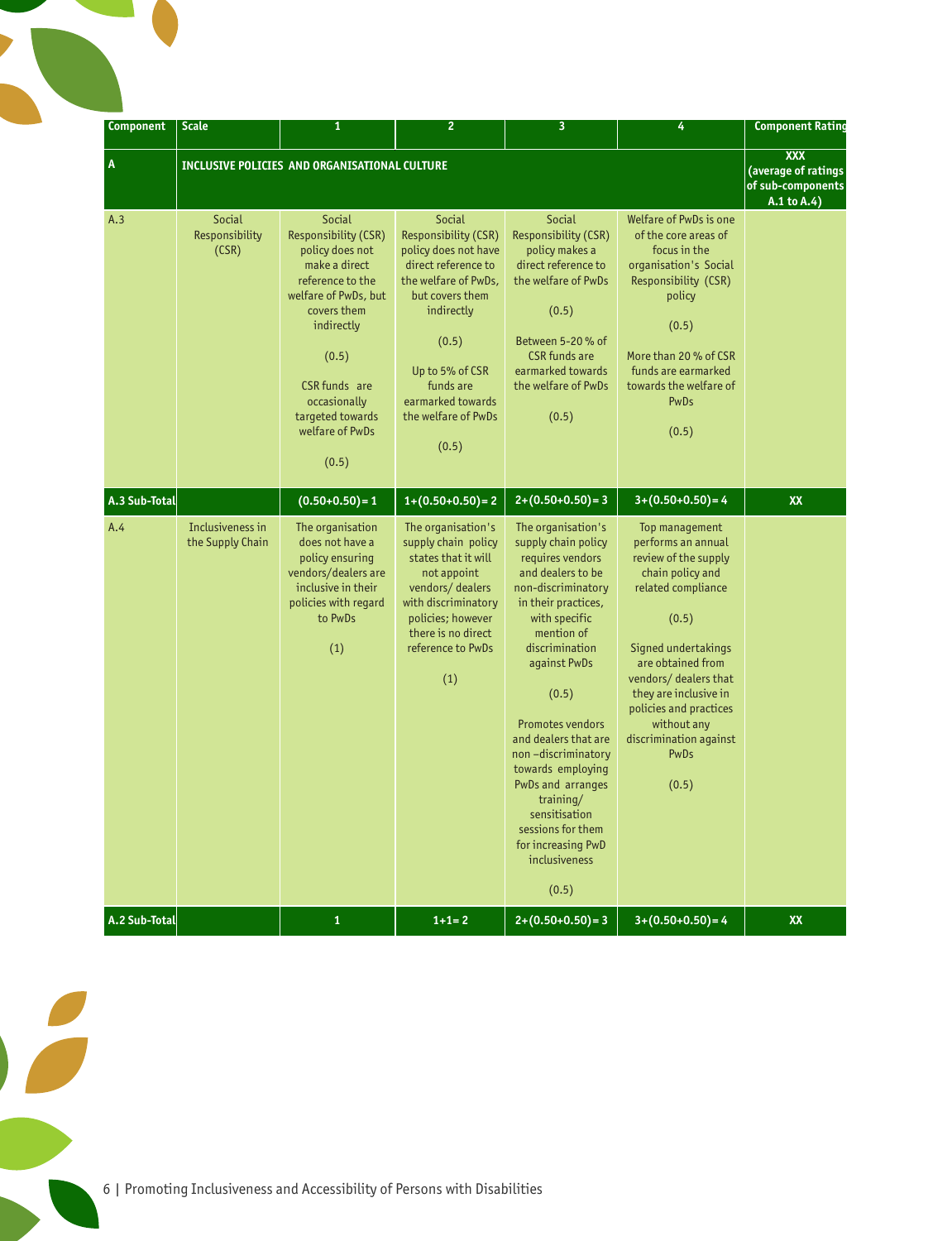| <b>Component</b>     | <b>Scale</b>                                                                | $\mathbf{1}$                                                                                                                                                                                                                                                                                             | $\overline{2}$                                                                                                                                                                                                                                                                                      | 3                                                                                                                                                                                                                                                                                    | 4                                                                                                                                                                                                                                                                                                           | <b>Component Rating</b>                                                      |
|----------------------|-----------------------------------------------------------------------------|----------------------------------------------------------------------------------------------------------------------------------------------------------------------------------------------------------------------------------------------------------------------------------------------------------|-----------------------------------------------------------------------------------------------------------------------------------------------------------------------------------------------------------------------------------------------------------------------------------------------------|--------------------------------------------------------------------------------------------------------------------------------------------------------------------------------------------------------------------------------------------------------------------------------------|-------------------------------------------------------------------------------------------------------------------------------------------------------------------------------------------------------------------------------------------------------------------------------------------------------------|------------------------------------------------------------------------------|
| $\, {\bf B}$         | <b>INCLUSIVE EMPLOYMENT</b>                                                 |                                                                                                                                                                                                                                                                                                          |                                                                                                                                                                                                                                                                                                     |                                                                                                                                                                                                                                                                                      |                                                                                                                                                                                                                                                                                                             | <b>XXX</b><br>(average of ratings<br>of sub-components<br><b>B.1</b> to B.4) |
| B.1                  | Percentage of<br>Employees with<br><b>Disabilities</b>                      | <b>Employees with</b><br>disabilities<br>constitute 0 to 0.5<br>% of the total work<br>force<br>(1)                                                                                                                                                                                                      | <b>Employees with</b><br>disabilities<br>constitute up to 1.5<br>% of the total work<br>force<br>(1)                                                                                                                                                                                                | Employees with<br>disabilities<br>constitute up to 3%<br>of the total work<br>force<br>(0.75)<br>Attrition rate of<br>employees with<br>disabilities is at par<br>with other<br>employees<br>(0.25)                                                                                  | <b>Employees with</b><br>disabilities constitute<br>more than 3% of the<br>total work force<br>(0.75)<br>Attrition rate of<br>employees with<br>disabilities is less than<br>other employees<br>(0.25)                                                                                                      |                                                                              |
| <b>B.1 Sub-Total</b> |                                                                             | $\mathbf{1}$                                                                                                                                                                                                                                                                                             | $1+1=2$                                                                                                                                                                                                                                                                                             | $2+(0.75+0.25)=3$                                                                                                                                                                                                                                                                    | $3+(0.75+0.25)=4$                                                                                                                                                                                                                                                                                           | XX                                                                           |
| B.2                  | <b>Career Growth</b>                                                        | <b>Employees with</b><br>disabilities<br>promoted to the<br>next level<br>constitute up to 0.5<br>% of the workforce<br>promoted in the last<br>3 years<br>(0.5)<br>Employees with<br>disabilities have<br>less than 1 %<br>representation at<br>mid or higher level<br>management<br>positions<br>(0.5) | <b>Employees with</b><br>disabilities<br>promoted to the<br>next level<br>constitute up to 2 %<br>of the workforce<br>promoted in the last<br>3 years<br>(0.5)<br><b>Employees with</b><br>disabilities have 1-<br>2 % representation<br>at mid or higher<br>level management<br>positions<br>(0.5) | Employees with<br>disabilities<br>promoted to the<br>next level<br>constitute up to 3%<br>of the workforce<br>promoted in the last<br>3 years<br>(0.5)<br>Employees with<br>disabilities have 2-<br>3 % representation<br>at mid or higher<br>level management<br>positions<br>(0.5) | <b>Employees with</b><br>disabilities promoted<br>to the next level<br>constitute more than<br>3% of the workforce<br>promoted in the last 3<br>years<br>(0.5)<br><b>Employees with</b><br>disabilities have more<br>than $3%$<br>representation at mid<br>or higher level<br>management positions<br>(0.5) |                                                                              |
| <b>B.1 Sub-Total</b> |                                                                             | $(0.50+0.50)=1$                                                                                                                                                                                                                                                                                          | $1+(0.50+0.50)=2$                                                                                                                                                                                                                                                                                   | $2+(0.50+0.50)=3$                                                                                                                                                                                                                                                                    | $3+(0.50+0.50)=4$                                                                                                                                                                                                                                                                                           | XX                                                                           |
| B.3                  | Penetration of<br>Employees with<br>Disabilities across<br><b>Functions</b> | <b>Employs PwD talent</b><br>$in 0-1$<br>organisational<br>functional areas<br>(1)                                                                                                                                                                                                                       | <b>Employs PwD talent</b><br>in at least 2<br>organisational<br>functional areas<br>(1)                                                                                                                                                                                                             | <b>Employs PwD talent</b><br>in 3-4 types of<br>organisational<br>functional areas<br>(1)                                                                                                                                                                                            | Employs PwD talent in<br>more than 4<br>organisational<br>functional areas<br>including client facing<br>roles                                                                                                                                                                                              |                                                                              |
|                      |                                                                             |                                                                                                                                                                                                                                                                                                          |                                                                                                                                                                                                                                                                                                     |                                                                                                                                                                                                                                                                                      | (1)                                                                                                                                                                                                                                                                                                         |                                                                              |
| <b>B.3 Sub-Total</b> |                                                                             | $\mathbf{1}$                                                                                                                                                                                                                                                                                             | $1+1=2$                                                                                                                                                                                                                                                                                             | $2+1=3$                                                                                                                                                                                                                                                                              | $3 + 1 = 4$                                                                                                                                                                                                                                                                                                 | <b>XX</b>                                                                    |
| B.4                  | Types of<br><b>Disabilities</b><br>Accommodated                             | The organisation<br>accommodates 0-1<br>type of disability<br>(1)                                                                                                                                                                                                                                        | The organisation<br>accommodates up<br>to 2 types of<br>disabilities                                                                                                                                                                                                                                | The organisation<br>accommodates 3-4<br>types of disabilities<br>(1)                                                                                                                                                                                                                 | The organisation<br>accommodates more<br>than 4 types of<br>disabilities<br>(1)                                                                                                                                                                                                                             |                                                                              |
| <b>B.4 Sub-Total</b> |                                                                             | $\mathbf{1}$                                                                                                                                                                                                                                                                                             | $1+1=2$                                                                                                                                                                                                                                                                                             | $2+1=3$                                                                                                                                                                                                                                                                              | $3 + 1 = 4$                                                                                                                                                                                                                                                                                                 | XX                                                                           |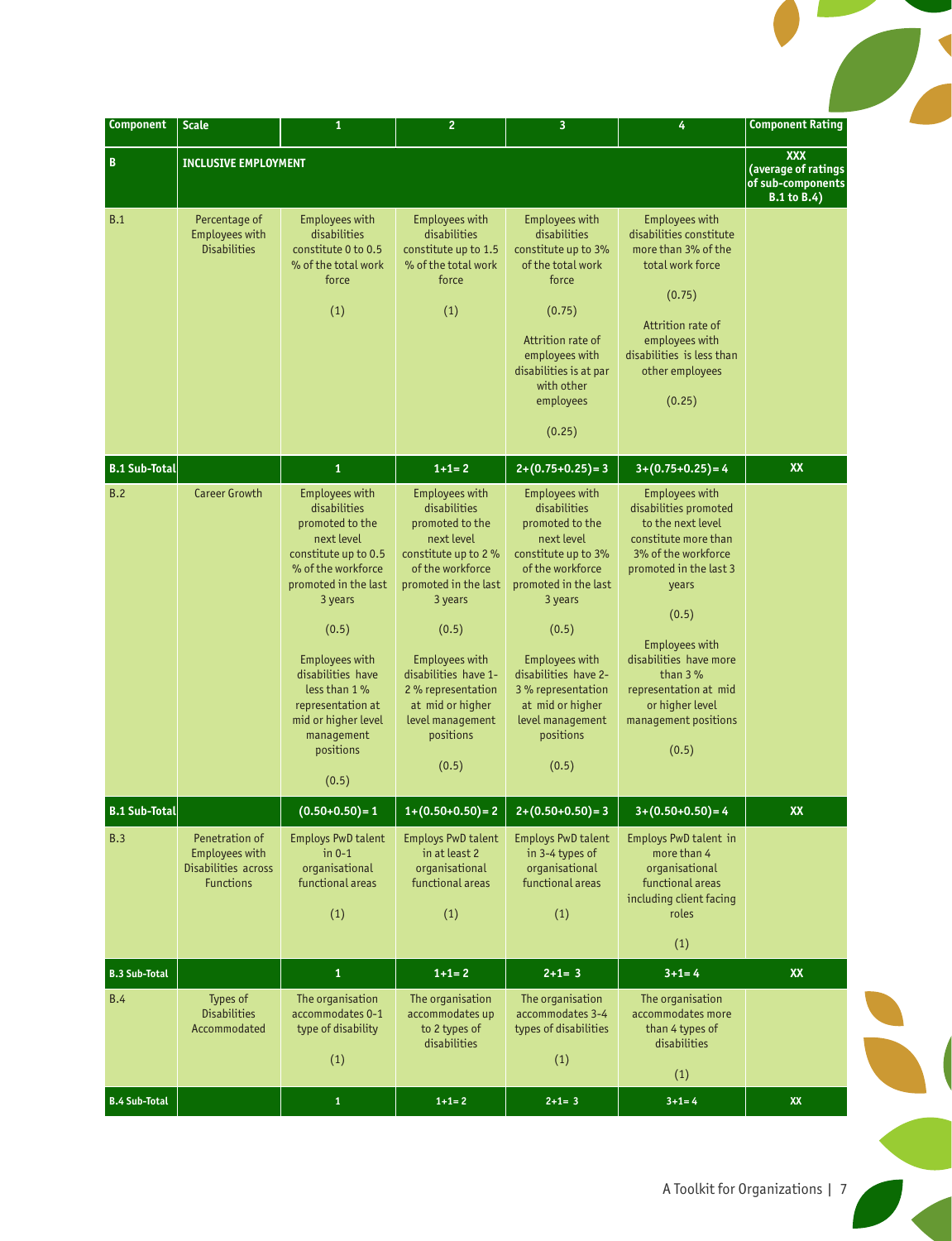| Component     | <b>Scale</b>                                 | 1                                                                                                                                           | 2 <sup>1</sup>                                                                                                                                                                                                                                                                                                                                                                                                                                                                                                                                     | 3                                                                                                                                                                                                                                                                                                                                                                                                                                                                                                                                                                                                  | 4                                                                                                                                                                                                                                                                                                                                                                                                                                                                                                                                                  | <b>Component Rating</b>                                                    |
|---------------|----------------------------------------------|---------------------------------------------------------------------------------------------------------------------------------------------|----------------------------------------------------------------------------------------------------------------------------------------------------------------------------------------------------------------------------------------------------------------------------------------------------------------------------------------------------------------------------------------------------------------------------------------------------------------------------------------------------------------------------------------------------|----------------------------------------------------------------------------------------------------------------------------------------------------------------------------------------------------------------------------------------------------------------------------------------------------------------------------------------------------------------------------------------------------------------------------------------------------------------------------------------------------------------------------------------------------------------------------------------------------|----------------------------------------------------------------------------------------------------------------------------------------------------------------------------------------------------------------------------------------------------------------------------------------------------------------------------------------------------------------------------------------------------------------------------------------------------------------------------------------------------------------------------------------------------|----------------------------------------------------------------------------|
| $\mathbf{C}$  | <b>AWARENESS AND ADAPTATIONS</b>             |                                                                                                                                             |                                                                                                                                                                                                                                                                                                                                                                                                                                                                                                                                                    |                                                                                                                                                                                                                                                                                                                                                                                                                                                                                                                                                                                                    |                                                                                                                                                                                                                                                                                                                                                                                                                                                                                                                                                    | <b>XXX</b><br>(average of ratings<br>of sub-components<br>$C.1$ to $C.4$ ) |
| C.1           | Workplace<br>Adaptations                     | There is no specific<br>focus on induction<br>and orientation<br>programmes for<br>newly recruited<br>employees with<br>disabilities<br>(1) | An extended<br>induction and<br>orientation exists<br>for employees with<br>disabilities,<br>accommodating<br>their basic needs<br>(0.5)<br><b>Basic workplace</b><br>adaptations are<br>provided so that<br>employees with<br>disabilities are not<br>at a substantially<br>disadvantageous<br>position in<br>comparison with<br>other employees.<br>They include:<br>-Assigning a<br>buddy/assistant to<br>navigate through<br>organisation's<br>routine work<br>- Permitting time<br>off for medical<br>appointments or<br>counselling<br>(0.5) | Induction and<br>training<br>programmes are<br>specially designed<br>and a senior<br>employee is<br>appointed as<br>"buddy/mentor"<br>for smooth<br>induction and<br>adaptation of<br>employees with<br>disabilities at<br>workplace<br>(0.5)<br>Work place<br>adaptations are<br>provided by the<br>organisation for the<br>comfort of<br>employees with<br>disabilities such as:<br>- Scheduling of<br>longer or more<br>frequent work<br>breaks<br>- Flexible work<br>hours or offers to<br>work from home<br>part or whole time<br>-Less work hours<br>compared to other<br>employees<br>(0.5) | <b>Disability Employment</b><br>Specialists (internal or<br>external) are available<br>to hand hold and<br>support employees<br>with disabilities and<br>facilitate smooth<br>induction<br>(0.5)<br>Work place adaptations<br>are provided by the<br>organisation for ease of<br>work, comfort and<br>career growth of<br>employees with<br>disabilities:<br>- job sharing: a full<br>time job is shared by<br>two part-time<br>employees with<br>disabilities<br>- job restructuring to<br>accommodate<br>employees with<br>disabilities<br>(0.5) |                                                                            |
| C.1 Sub-Total |                                              | $\mathbf{1}$                                                                                                                                | $1+(0.50+0.50)=2$                                                                                                                                                                                                                                                                                                                                                                                                                                                                                                                                  | $2+(0.50+0.50)=3$                                                                                                                                                                                                                                                                                                                                                                                                                                                                                                                                                                                  | $3+(0.50+0.50)=4$                                                                                                                                                                                                                                                                                                                                                                                                                                                                                                                                  | XX                                                                         |
| C.2           | Awareness and<br>Sensitisation<br>Programmes | No focus on<br>sensitisation of<br>employees and<br>senior managers<br>towards PwDs or<br>vice versa<br>(1)                                 | There is informal<br>effort in sensitising<br>employees on how<br>to engage with<br>PwDs, including use<br>of appropriate<br>language, etc.<br>(1)                                                                                                                                                                                                                                                                                                                                                                                                 | There are structured<br><b>Disability Etiquette</b><br>standards to which<br>all employees must<br>conform<br>(0.5)<br>Success stories of<br>employees with<br>disabilities are<br>shared within the<br>organisation<br>through intranet to<br>build awareness and<br>sensitise all<br>employees about<br>PwDs<br>(0.5)                                                                                                                                                                                                                                                                            | Disability etiquette<br>training is extended to<br>vendors, dealers and<br>customers<br>(0.5)<br>Annually conducts a<br>survey to gauge<br>awareness and<br>sensitivity of all<br>employees towards<br>issues concerning PwDs<br>(0.5)                                                                                                                                                                                                                                                                                                             |                                                                            |
|               |                                              |                                                                                                                                             |                                                                                                                                                                                                                                                                                                                                                                                                                                                                                                                                                    |                                                                                                                                                                                                                                                                                                                                                                                                                                                                                                                                                                                                    |                                                                                                                                                                                                                                                                                                                                                                                                                                                                                                                                                    |                                                                            |

8 | Promoting Inclusiveness and Accessibility of Persons with Disabilities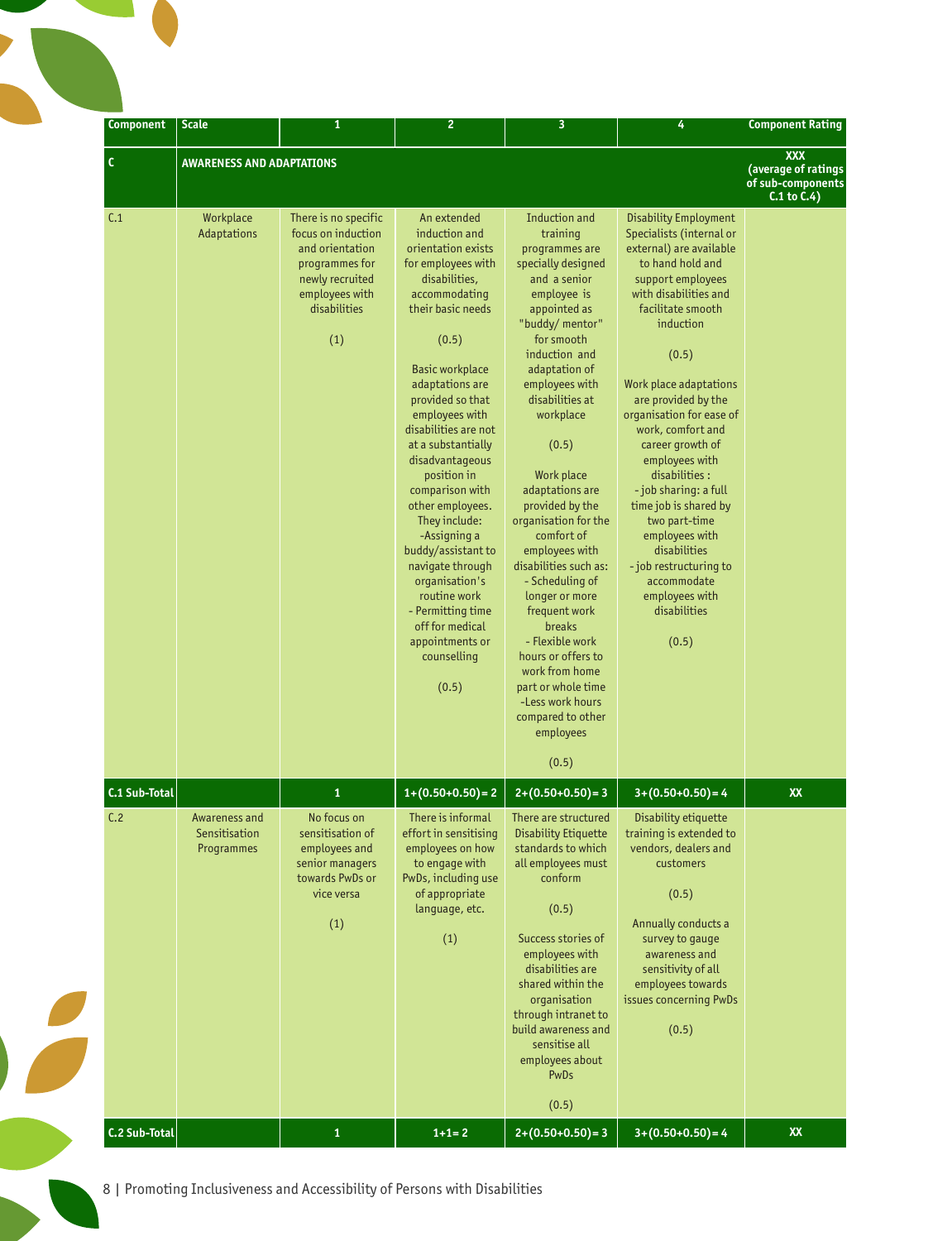| <b>Component</b>     | <b>Scale</b>                     | $\mathbf{1}$                                                                                     | $\overline{2}$                                                                                                                                                                                                                                        | 3                                                                                                                                                                                                                                                                                                                                                                                                                                                    | 4                                                                                                                                                                                                                                                                                                                                                                                                                                                                                                                                                              | <b>Component Rating</b>                                                    |
|----------------------|----------------------------------|--------------------------------------------------------------------------------------------------|-------------------------------------------------------------------------------------------------------------------------------------------------------------------------------------------------------------------------------------------------------|------------------------------------------------------------------------------------------------------------------------------------------------------------------------------------------------------------------------------------------------------------------------------------------------------------------------------------------------------------------------------------------------------------------------------------------------------|----------------------------------------------------------------------------------------------------------------------------------------------------------------------------------------------------------------------------------------------------------------------------------------------------------------------------------------------------------------------------------------------------------------------------------------------------------------------------------------------------------------------------------------------------------------|----------------------------------------------------------------------------|
| $\mathsf{C}$         | <b>AWARENESS AND ADAPTATIONS</b> |                                                                                                  |                                                                                                                                                                                                                                                       |                                                                                                                                                                                                                                                                                                                                                                                                                                                      |                                                                                                                                                                                                                                                                                                                                                                                                                                                                                                                                                                | <b>XXX</b><br>(average of ratings<br>of sub-components<br>$C.1$ to $C.4$ ) |
| C.3                  | <b>Grievance Redress</b>         | No guidance<br>provided for redress<br>of grievances of<br>employees with<br>disabilities<br>(1) | Assigned line<br>manager / HR<br>manager resolves<br>grievances such as<br>discrimination,<br>harassment etc. in<br>an informal manner<br>(1)                                                                                                         | Written code of<br>conduct that<br>reflects the rights<br>of employees with<br>disabilities and<br>addresses topics<br>such as harassment,<br>discrimination, etc.<br>(0.5)<br>Ombudsman within<br>the organisation for<br>handling grievances<br>of employees with<br>disabilities<br>(0.50)                                                                                                                                                        | Written code of<br>conduct extends to<br>grievances of vendors,<br>clients, suppliers,<br>customers and other<br>stakeholders with<br>disabilities<br>(0.5)<br>A designated<br>Ombudsman for<br>handling grievances of<br>all PwDs (employees<br>and outsiders); contact<br>details are published in<br>a manner accessible to<br>PwDs<br>(0.50)                                                                                                                                                                                                               |                                                                            |
| <b>C.3 Sub-Total</b> |                                  | $\mathbf{1}$                                                                                     | $1+1=2$                                                                                                                                                                                                                                               | $2+(0.50+0.50)=3$                                                                                                                                                                                                                                                                                                                                                                                                                                    | $3+(0.50+0.50)=4$                                                                                                                                                                                                                                                                                                                                                                                                                                                                                                                                              | <b>XX</b>                                                                  |
| C.4                  | Social Inclusion                 | No focused<br>approach for<br>inclusion and<br>socialisation with<br>PwDs<br>(1)                 | <b>Disability Network</b><br>within the<br>organisation is<br>promoted on a<br>voluntary basis<br>(0.5)<br>Functions within<br>the organisation to<br>celebrate<br>International<br>Disability Day or<br>other occasions<br>specific to PwDs<br>(0.5) | Established<br><b>Disability Network</b><br>within the<br>organisation that<br>includes all<br>employees<br>(0.33)<br>Special efforts are<br>made for social<br>inclusion of PwD<br>employees and<br>supply chain<br>constituents in<br>reqular social<br>events of the<br>organisation<br>(0.33)<br><b>Employees are</b><br>encouraged to<br>volunteer with<br>NGOs/ other<br>organisations that<br>engage with PwDs<br>and their welfare<br>(0.33) | The organisation is a<br>member of an External<br><b>Disability Network and</b><br>all employees including<br>employees with<br>disabilities are<br>encouraged to<br>participate<br>(0.33)<br>The organisation<br>sponsors and actively<br>participates in external<br>functions / seminars<br>etc. pertaining to PwDs<br>(0.33)<br>Conducts roundtable<br>with representation<br>from stakeholders<br>related to PwDs for<br>open dialogue and<br>discussion to promote<br>inclusion and<br>socialisation of PwDs in<br>every aspect of<br>business<br>(0.33) |                                                                            |
| <b>C.4 Sub-Total</b> |                                  | $\mathbf{1}$                                                                                     | $1+(0.50+0.50)=2$                                                                                                                                                                                                                                     | $2+(0.33+0.33+0.33)=3$                                                                                                                                                                                                                                                                                                                                                                                                                               | $3+(0.33+0.33+0.33)=4$                                                                                                                                                                                                                                                                                                                                                                                                                                                                                                                                         | XX                                                                         |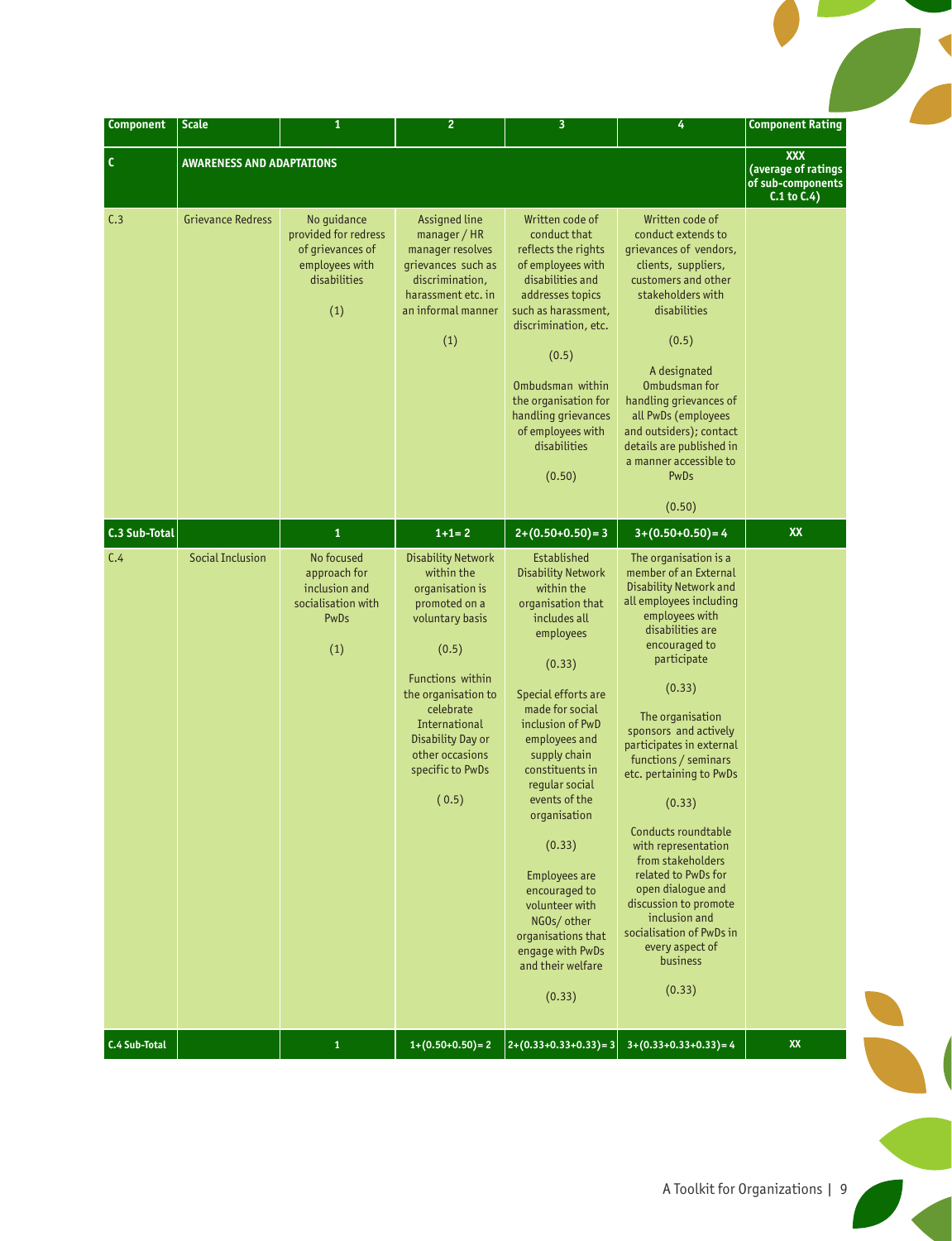|                      |                                                                   |                                                                                                                                                                                                                                             | <b>ACESSIBILITY SUB-INDEX</b>                                                                                                                                                                                                                                                                                                                                                                           |                                                                                                                                                                                                                                                                                                                                                    |                                                                                                                                                                                                                                                                                                                                                                                                                                                                                                                    |                                                                       |
|----------------------|-------------------------------------------------------------------|---------------------------------------------------------------------------------------------------------------------------------------------------------------------------------------------------------------------------------------------|---------------------------------------------------------------------------------------------------------------------------------------------------------------------------------------------------------------------------------------------------------------------------------------------------------------------------------------------------------------------------------------------------------|----------------------------------------------------------------------------------------------------------------------------------------------------------------------------------------------------------------------------------------------------------------------------------------------------------------------------------------------------|--------------------------------------------------------------------------------------------------------------------------------------------------------------------------------------------------------------------------------------------------------------------------------------------------------------------------------------------------------------------------------------------------------------------------------------------------------------------------------------------------------------------|-----------------------------------------------------------------------|
| <b>Component</b>     | <b>Scale</b>                                                      | $\mathbf{1}$                                                                                                                                                                                                                                | XXX (Average of ratings of components D, E and F)<br>$\overline{c}$                                                                                                                                                                                                                                                                                                                                     | 3                                                                                                                                                                                                                                                                                                                                                  | 4                                                                                                                                                                                                                                                                                                                                                                                                                                                                                                                  | <b>Component Rating</b>                                               |
| D                    | <b>ACCESSIBILITY RELATED PRACTICES</b>                            |                                                                                                                                                                                                                                             |                                                                                                                                                                                                                                                                                                                                                                                                         |                                                                                                                                                                                                                                                                                                                                                    |                                                                                                                                                                                                                                                                                                                                                                                                                                                                                                                    | <b>XXX</b><br>(average of ratings<br>of sub-components<br>D.1 to D.3) |
| D.1                  | Accessibility of<br>Recruitment and<br><b>Selection Practices</b> | Job postings are not<br>made on mediums<br>that are accessible<br>to PwD talent<br>(1)<br>Recruitment<br>Manager has<br>undergone some<br>kind of orientation<br>on how to engage<br>with and<br>accommodate PwD<br>candidates<br>(0.5)     | Recruitment process<br>uses 2-4 channels<br>that are accessible<br>to PwDs for posting<br>job positions<br>(0.5)<br>Recruitment<br>managers/<br>interviewers<br>undergo formal<br>training on the<br>process of<br>interview, selection<br>and accommodation<br>of PwD candidates<br>(0.5)                                                                                                              | Recruitment process<br>uses 2-4 channels<br>that are accessible<br>to PwDs for posting<br>job positions<br>(0.5)<br>Recruitment<br>managers/<br>interviewers<br>undergo formal<br>training on the<br>process of<br>interview, selection<br>and accommodation<br>of PwD candidates<br>(0.5)                                                         | Recruitment process<br>uses more than four<br>channels that are<br>accessible to PwDs for<br>posting job positions<br>(0.5)<br>A written set of<br>standards for<br>recruitment and<br>selection of PwDs that<br>includes job analysis of<br>all positions so that<br>hiring of PwD<br>employees is properly<br>accommodated<br>(0.5)                                                                                                                                                                              |                                                                       |
| <b>D.1 Sub-Total</b> |                                                                   | $\mathbf 1$                                                                                                                                                                                                                                 | $1+(0.50+0.50)=2$                                                                                                                                                                                                                                                                                                                                                                                       | $2+(0.50+0.50)=3$                                                                                                                                                                                                                                                                                                                                  | $3+(0.50+0.50))=4$                                                                                                                                                                                                                                                                                                                                                                                                                                                                                                 | XX                                                                    |
| D.2                  | Accessibility of<br>Career<br>Development<br>Programmes           | Career development<br>(in-house training,<br>skills acquisition,<br>vocational training)<br>and opportunities<br>for promotions are<br>offered to all<br>employees without<br>any special focus on<br>employees with<br>disabilities<br>(1) | Communication of<br>opportunities for<br>career development<br>and promotions are<br>in a format that is<br>accessible by<br>employees with<br>disabilities<br>(0.5)<br>In-house training<br>programmes and<br>external training<br>programmes are<br>adjusted for time<br>schedules, PwD<br>friendly venues,<br>etc., to<br>accommodate<br>participation of<br>employees with<br>disabilities<br>(0.5) | Special sessions are<br>organised for<br>communicating<br>career development<br>opportunities to<br>employees with<br>disabilities<br>(0.5)<br>In-house training<br>programmes<br>accommodate the<br>needs of employees<br>with disabilities,<br>with training<br>handbooks and<br>other materials<br>provided in an<br>accessible format<br>(0.5) | Digital learning<br>materials are provided<br>that are ISO/IEC 24751<br>certified for ease of<br>accessibility and<br>learning for employees<br>with disabilities<br>(0.5)<br><b>External vocational</b><br>training programmes<br>and courses offered to<br>employees with<br>disabilities which have<br>specially designed<br>course material that is<br>fully accessible to them<br>with assistive<br>technologies and<br>conducted by institutes<br>that are fully accessible<br>by all types of PwDs<br>(0.5) |                                                                       |
| <b>D.2 Sub-Total</b> |                                                                   | $\mathbf{1}$                                                                                                                                                                                                                                | $1+(0.50+0.50)=2$                                                                                                                                                                                                                                                                                                                                                                                       | $2+(0.50+0.50)=3$                                                                                                                                                                                                                                                                                                                                  | $3+(0.50+0.50))=4$                                                                                                                                                                                                                                                                                                                                                                                                                                                                                                 | XX                                                                    |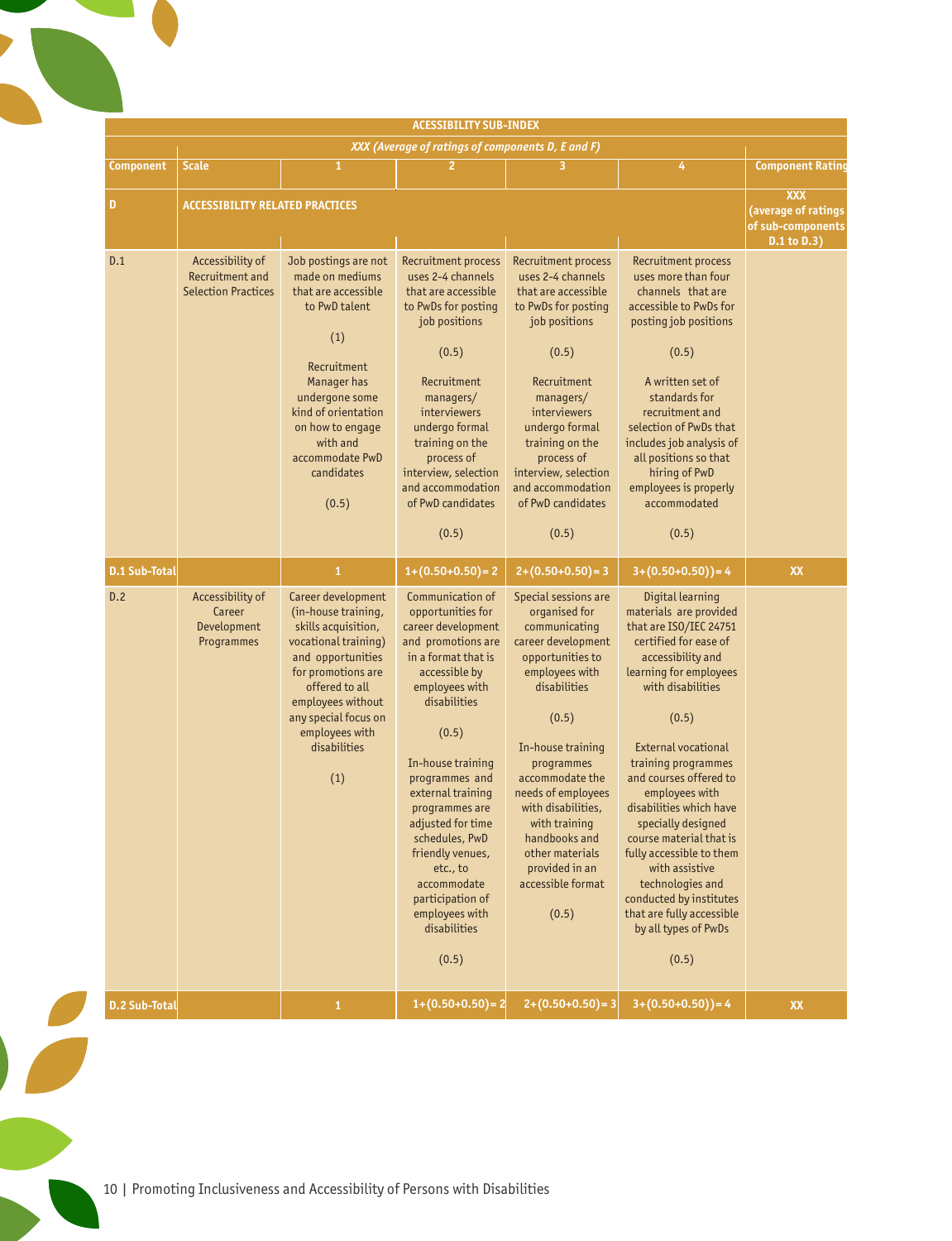| Component            | <b>Scale</b>                           | 1                                                                                                                           | $\overline{2}$                                                                                                                                                                                                                                                                                                                                                             | 3                                                                                                                                                                                                                                                                                                                                                                                                                                                                                                                                                                                                                                                                     | 4                                                                                                                                                                                                                                                                                                                                                                                                                                                                                                                                                                                                                                                                   | <b>Component Rating</b>                                               |
|----------------------|----------------------------------------|-----------------------------------------------------------------------------------------------------------------------------|----------------------------------------------------------------------------------------------------------------------------------------------------------------------------------------------------------------------------------------------------------------------------------------------------------------------------------------------------------------------------|-----------------------------------------------------------------------------------------------------------------------------------------------------------------------------------------------------------------------------------------------------------------------------------------------------------------------------------------------------------------------------------------------------------------------------------------------------------------------------------------------------------------------------------------------------------------------------------------------------------------------------------------------------------------------|---------------------------------------------------------------------------------------------------------------------------------------------------------------------------------------------------------------------------------------------------------------------------------------------------------------------------------------------------------------------------------------------------------------------------------------------------------------------------------------------------------------------------------------------------------------------------------------------------------------------------------------------------------------------|-----------------------------------------------------------------------|
| D                    | <b>ACCESSIBILITY RELATED PRACTICES</b> |                                                                                                                             |                                                                                                                                                                                                                                                                                                                                                                            |                                                                                                                                                                                                                                                                                                                                                                                                                                                                                                                                                                                                                                                                       |                                                                                                                                                                                                                                                                                                                                                                                                                                                                                                                                                                                                                                                                     | <b>XXX</b><br>(average of ratings<br>of sub-components<br>D.1 to D.3) |
| D.3                  | Accessibility of<br>Workplace          | There is no specific<br>focus on<br>accommodating the<br>needs of employees<br>with disabilities at<br>the workplace<br>(1) | <b>Basic workplace</b><br>accommodations<br>are provided at the<br>workplace so that<br>employees with<br>disabilities are not<br>at a substantially<br>disadvantageous<br>position in<br>comparison with<br>other employees<br>(0.5)<br>Senior<br>management<br>approves<br>contingency funds<br>to promote<br>accessibility and<br>accommodate needs<br>of PwDs<br>(0.5) | Before an employee<br>joins, access<br>consultants or<br>disability specialists<br>undertake an<br>assessment of<br>accommodations<br>required at the<br>workplace in<br>consultation with<br>PwD and other<br>employees so that<br>they are not at a<br>substantially<br>disadvantageous<br>position in<br>comparison with<br>other employees<br>(0.33)<br><b>Budgets are</b><br>allocated to each<br>department for<br>accessibility and<br>workplace<br>adjustments<br>(0.33)<br>Necessary<br>modifications are<br>provided at the<br>work station as well<br>as general office<br>equipment for the<br>convenience and<br>easy accessibility of<br>PwDs<br>(0.33) | Workplace<br>accommodations are<br>reviewed annually by<br>access consultants or<br>disability specialists<br>(0.25)<br>Centralised budget to<br>pay for workplace<br>accommodation in<br>terms of equipment,<br>devices and other<br>facilities specially<br>required by employees<br>with disabilities<br>(0.25)<br><b>Work stations for PwDs</b><br>are designed under ISO<br>26800: 2011 standards<br>and office equipment (<br>photocopying<br>machines, printers and<br>multi-function devices)<br>are ISO/IEC<br>10779:2008 certified<br>(0.25)<br>Special transport<br>facilities accessible to<br>employees with<br>disabilities are<br>provided<br>(0.25) |                                                                       |
| <b>D.3 Sub-Total</b> |                                        | $\mathbf{1}$                                                                                                                | $1+(0.50+0.50)=2$                                                                                                                                                                                                                                                                                                                                                          |                                                                                                                                                                                                                                                                                                                                                                                                                                                                                                                                                                                                                                                                       | $2+(0.33+0.33+0.33)=3$ $3+(0.25+0.25+0.25+0.25)=4$                                                                                                                                                                                                                                                                                                                                                                                                                                                                                                                                                                                                                  | XX                                                                    |

T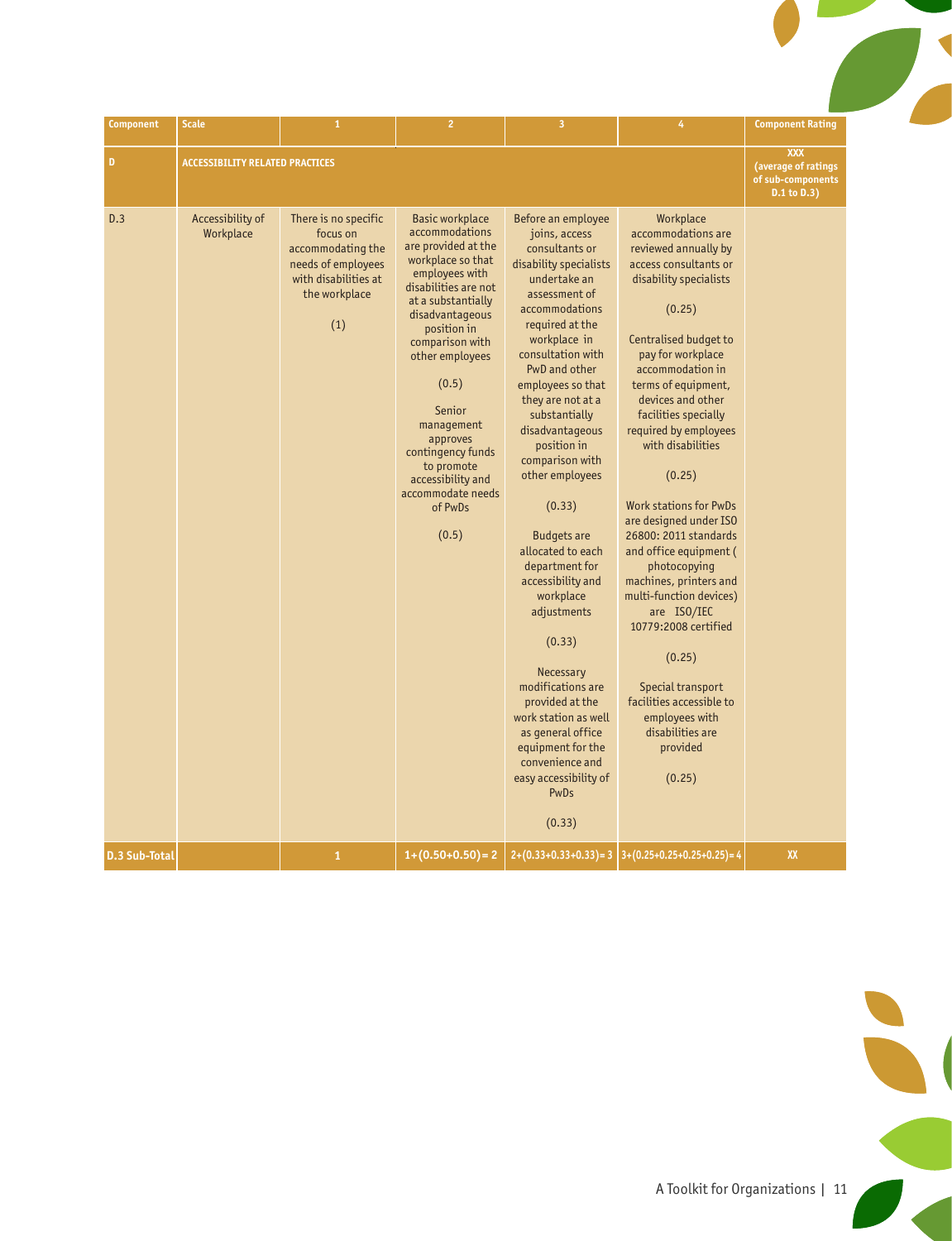| Component            | <b>Scale</b>                                         | 1                                                                                                                      | $\overline{2}$                                                                                                                                                                                                                                                                                      | 3                                                                                                                                                                                                                                                                                                                                                                                                                                                                                                                                                          | 4                                                                                                                                                                                                                                                                                                                                                                                                                                                                                                                                           | <b>Component Rating</b>                                               |
|----------------------|------------------------------------------------------|------------------------------------------------------------------------------------------------------------------------|-----------------------------------------------------------------------------------------------------------------------------------------------------------------------------------------------------------------------------------------------------------------------------------------------------|------------------------------------------------------------------------------------------------------------------------------------------------------------------------------------------------------------------------------------------------------------------------------------------------------------------------------------------------------------------------------------------------------------------------------------------------------------------------------------------------------------------------------------------------------------|---------------------------------------------------------------------------------------------------------------------------------------------------------------------------------------------------------------------------------------------------------------------------------------------------------------------------------------------------------------------------------------------------------------------------------------------------------------------------------------------------------------------------------------------|-----------------------------------------------------------------------|
| Ε                    | <b>INFRASTRUCTURAL ACCESSIBILITY</b>                 |                                                                                                                        |                                                                                                                                                                                                                                                                                                     |                                                                                                                                                                                                                                                                                                                                                                                                                                                                                                                                                            |                                                                                                                                                                                                                                                                                                                                                                                                                                                                                                                                             | <b>XXX</b><br>(average of ratings<br>of sub-components<br>E.1 to E.3) |
| E.1                  | Physical<br>Infrastructure<br>Accessibility          | No focus on<br>improving physical<br>infrastructure for<br>accessibility of PwDs<br>(1)                                | Minor modifications<br>done in the<br>physical facilities<br>and infrastructure;<br>accessible to at<br>least two types of<br>disabilities<br>(1)                                                                                                                                                   | Major<br>modifications are<br>done in physical<br>infrastructure to<br>comply with more<br>than 50 $%$<br>standards of<br>universal design of<br>buildings (ISO<br>21542:2011).<br>Accessible to at<br>least three types of<br>disabilities<br>(0.5)<br>An accessibility<br>audit of physical<br>facilities/<br>infrastructure is                                                                                                                                                                                                                          | Universal design<br>features (ISO<br>21542:2011) are part<br>of the organisation's<br>standards for offices,<br>redesigns and new<br>buildings. Accessible to<br>people with all types of<br>disabilities<br>(0.33)<br>More than 80 % of<br>office buildings comply<br>with universal design<br>standards (ISO<br>21542:2011)<br>(0.33)<br>Third party<br>certification is<br>undertaken for offices<br>and buildings to assess<br>whether they meet<br>international<br>benchmarks of<br>universal design once<br>in three years<br>(0.33) |                                                                       |
| <b>E.1 Sub-Total</b> |                                                      | $\mathbf{1}$                                                                                                           | $1+1=2$                                                                                                                                                                                                                                                                                             | $2+(0.50+0.50)=3$                                                                                                                                                                                                                                                                                                                                                                                                                                                                                                                                          | $ 3+(0.33+0.33+0.33)=4$                                                                                                                                                                                                                                                                                                                                                                                                                                                                                                                     | XX                                                                    |
| E.2                  | Accessibility of<br>Information and<br>Communication | No specific effort is<br>made to remove<br>barriers of<br>information and<br>communication for<br>PwD inclusion<br>(1) | <b>Basic efforts in</b><br>making some of the<br>organisation's<br>information<br>accessible to people<br>with disabilities in<br>alternative formats<br>(0.5)<br>Reasonable<br>assistive<br>technologies and<br>devices are<br>available to PwDs on<br>demand for better<br>communication<br>(0.5) | Organisation's<br>information and<br>communications<br>are made available<br>to people with<br>different disabilities<br>in a customised<br>manner or case-by-<br>case basis<br>(0.33)<br>Compliance with ISO<br>17069:2014<br>international<br>standards for<br>making physical,<br>tele-conference or<br>web-conference<br>meetings accessible<br>to PwDs<br>(0.33)<br>Special training<br>programmes are<br>conducted within<br>the organisation<br>(such as sign<br>language, lip<br>reading) for<br>effective<br>communication with<br>PwDs<br>(0.33) | Adopts ISO 14289<br>standards for making<br>all electronic<br>documents accessible<br>to PwDs<br>(0.33)<br>Uses ISO/IEC 13066-<br>1:2011 certified IT<br>platforms that have<br>interoperability with<br>assistive technology<br>(AT) and devices are<br>provided to PwDs for<br>better information and<br>communication<br>(0.33)<br>Annual assessment &<br>third party<br>certification are<br>undertaken to review<br>accessibility barriers in<br>information and<br>communications<br>(0.33)                                           |                                                                       |
| <b>E.2 Sub-Total</b> |                                                      | $\mathbf{1}$                                                                                                           | $1+(0.50+0.50)=2$                                                                                                                                                                                                                                                                                   | $2+(0.33+0.33+)$<br>$(0.33) = 3$                                                                                                                                                                                                                                                                                                                                                                                                                                                                                                                           | $3+(0.33+0.33+0.33)=4$                                                                                                                                                                                                                                                                                                                                                                                                                                                                                                                      | XX                                                                    |

12 | Promoting Inclusiveness and Accessibility of Persons with Disabilities

i<br>Linda

Ì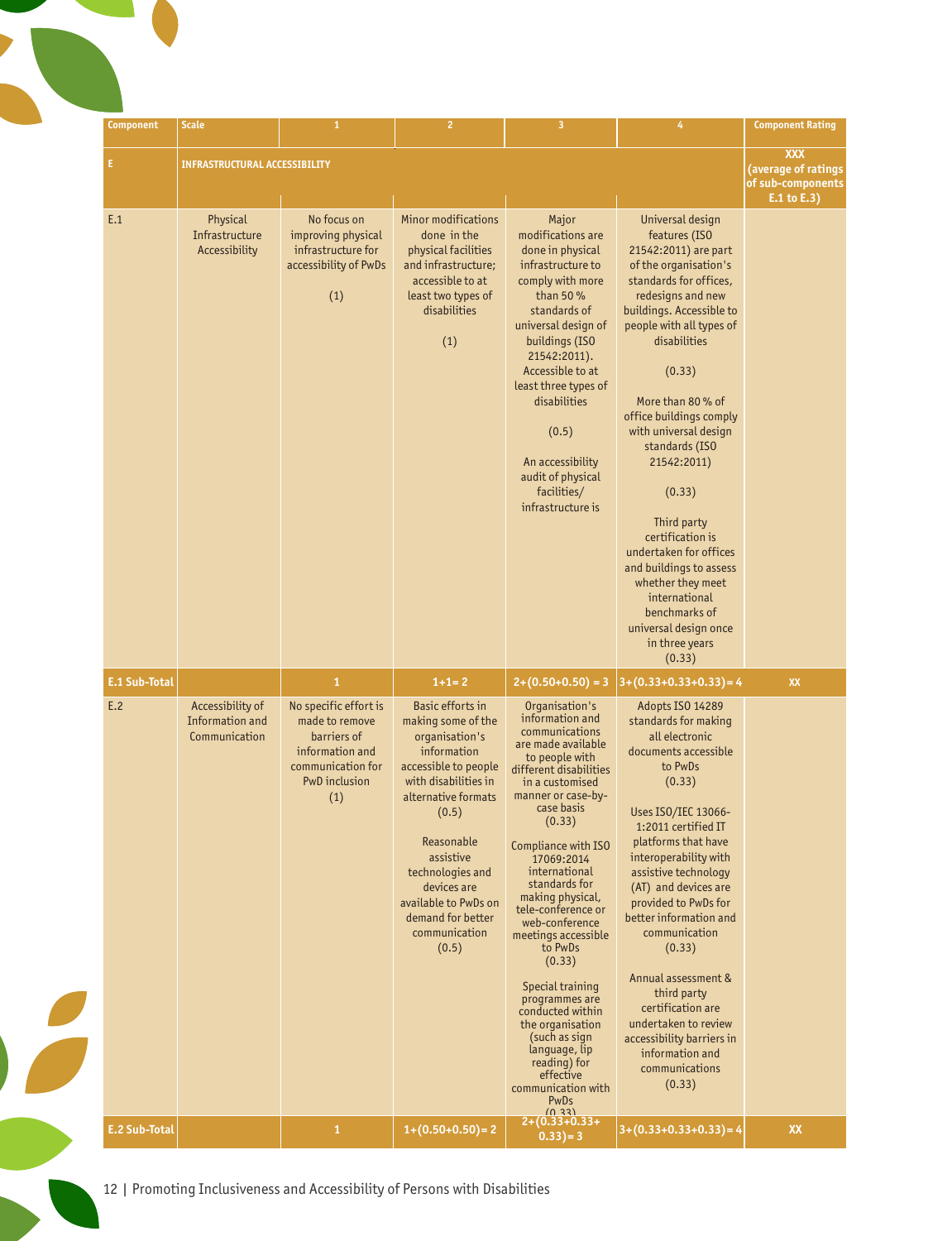| Component            | <b>Scale</b>                           | 1                                                                                     | $\overline{2}$                                                                                                                                                                                                                                                                                                    | 3                                                                                                                                                                                                                                                                                                                                                                                                                                                                                | 4                                                                                                                                                                                                                                                                                                                                                                                                                                                                                                                                                                   | <b>Component Rating</b>                                 |
|----------------------|----------------------------------------|---------------------------------------------------------------------------------------|-------------------------------------------------------------------------------------------------------------------------------------------------------------------------------------------------------------------------------------------------------------------------------------------------------------------|----------------------------------------------------------------------------------------------------------------------------------------------------------------------------------------------------------------------------------------------------------------------------------------------------------------------------------------------------------------------------------------------------------------------------------------------------------------------------------|---------------------------------------------------------------------------------------------------------------------------------------------------------------------------------------------------------------------------------------------------------------------------------------------------------------------------------------------------------------------------------------------------------------------------------------------------------------------------------------------------------------------------------------------------------------------|---------------------------------------------------------|
| E                    | <b>INFRASTRUCTURAL ACCESSIBILITY</b>   |                                                                                       |                                                                                                                                                                                                                                                                                                                   |                                                                                                                                                                                                                                                                                                                                                                                                                                                                                  |                                                                                                                                                                                                                                                                                                                                                                                                                                                                                                                                                                     | (average of ratings<br>of sub-components<br>E.1 to E.3) |
| E.3                  | Accessibility of<br><b>Web Portals</b> | The website is not<br>specifically<br>focussed at PwD<br>accessibility<br>(1)         | The website has<br>only basic features<br>for accessibility of<br>PwDs; accessible by<br>up to two types of<br>disabilities<br>(1)                                                                                                                                                                                | The website<br>complies with more<br>than 50% of the<br>global standards of<br>accessibility for<br>PwDs (ISO/IEC<br>40500:2012: "Web<br>Content<br>Accessibility<br>Guidelines (WCAG)<br>$2.0 - W3C$ ");<br>accessible by at<br>least four types of<br>disabilities<br>(0.5)<br>A user interface<br>survey is conducted<br>among PwD<br>employees and<br>those in the<br>organisation's<br>supply chain to<br>assess 'user-<br>friendliness' of the<br>website by PwDs<br>(0.5) | The website follows<br>universal web design<br>features and is 100%<br>compliant with global<br>accessibility guidelines<br>(ISO/IEC 40500:2012:<br>"Web Content<br><b>Accessibility Guidelines</b><br>(WCAG) 2.0 - W3C");<br>accessible by all types<br>of disabilities<br>(0.5)<br>An annual audit / third<br>party certification is<br>conducted to ensure<br>compliance with global<br>standards on website<br>accessibility<br>(0.5)                                                                                                                           |                                                         |
| <b>E.3 Sub-Total</b> |                                        | $\mathbf{1}$                                                                          | $1+1=2$                                                                                                                                                                                                                                                                                                           | $2++(0.50+0.50)=3$                                                                                                                                                                                                                                                                                                                                                                                                                                                               | $3 + (0.50 + 0.50) = 4$                                                                                                                                                                                                                                                                                                                                                                                                                                                                                                                                             | <b>XX</b>                                               |
| F.1                  | Product/ Service<br>Development        | Needs of PwDs are<br>not considered at<br>product/service<br>development stage<br>(1) | Needs of PwDs are<br>considered<br>informally or on a<br>case-to-case basis<br>at product/service<br>development stage<br>(0.5)<br>PwDs specific<br>product/ service<br>needs are<br>considered and<br>embedded into<br>products/services<br>only after<br>development of<br>primary product/<br>service<br>(0.5) | The organisation<br>has a written policy<br>to make PwD<br>accessible products<br>/services at the<br>development stage<br>(0.5)<br>R&D, products/<br>services<br>development team<br>engages with<br>stakeholders<br>representing PwDs<br>during product/<br>service<br>development to<br>make them more<br>accessible to PwDs<br>(0.5)                                                                                                                                         | The organisation<br>reviews its policy and<br>strategy at least once<br>in three years to<br>address the state of<br>accessibility of<br>products and services<br>and action to be taken<br>to make them more<br>inclusive during<br>product/ service<br>development stage<br>(0.5)<br>The organisation has<br>adopted international<br>standards (ISO/IEC<br>Guide 71:2014) for<br>considering<br>accessibility<br>requirements, directly<br>or indirectly, in<br>products, services or<br>built environments<br>used by PwDs during<br>development stage<br>(0.5) |                                                         |
| <b>E.3 Sub-Total</b> |                                        | $\mathbf{1}$                                                                          | $1+1=2$                                                                                                                                                                                                                                                                                                           | $2++(0.50+0.50)=3$                                                                                                                                                                                                                                                                                                                                                                                                                                                               | $3 + (0.50 + 0.50) = 4$                                                                                                                                                                                                                                                                                                                                                                                                                                                                                                                                             | <b>XX</b>                                               |

O.

 $\frac{1}{\sqrt{2}}$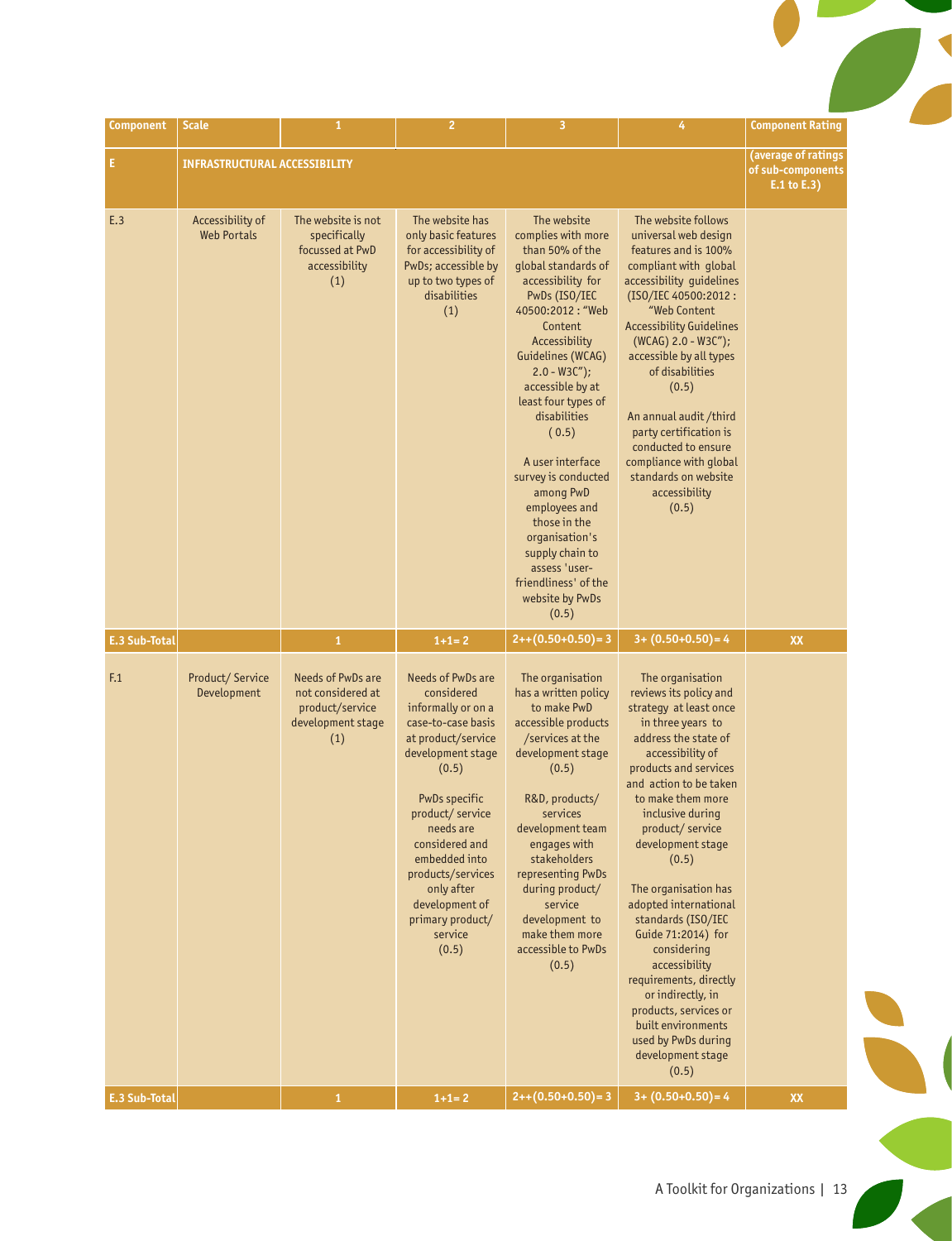| <b>Component</b> | <b>Scale</b>                                      | 1                                                                                                     | 2                                                                                                                                                                                                                                                                                                                 | 3                                                                                                                                                                                                                                                                                                                                                                                                                         | 4                                                                                                                                                                                                                                                                                                                                                                                                                                                                                                                                                                   | <b>Component Rating</b>                                 |
|------------------|---------------------------------------------------|-------------------------------------------------------------------------------------------------------|-------------------------------------------------------------------------------------------------------------------------------------------------------------------------------------------------------------------------------------------------------------------------------------------------------------------|---------------------------------------------------------------------------------------------------------------------------------------------------------------------------------------------------------------------------------------------------------------------------------------------------------------------------------------------------------------------------------------------------------------------------|---------------------------------------------------------------------------------------------------------------------------------------------------------------------------------------------------------------------------------------------------------------------------------------------------------------------------------------------------------------------------------------------------------------------------------------------------------------------------------------------------------------------------------------------------------------------|---------------------------------------------------------|
| F                | <b>PRODUCTS AND SERVICES</b>                      |                                                                                                       |                                                                                                                                                                                                                                                                                                                   |                                                                                                                                                                                                                                                                                                                                                                                                                           |                                                                                                                                                                                                                                                                                                                                                                                                                                                                                                                                                                     | (average of ratings<br>of sub-components<br>F.1 to F.3) |
| F.1              | Product/Service<br>Development                    | Needs of PwDs are<br>not considered at<br>product/service<br>development stage<br>(1)                 | Needs of PwDs are<br>considered<br>informally or on a<br>case-to-case basis<br>at product/service<br>development stage<br>(0.5)<br>PwDs specific<br>product/ service<br>needs are<br>considered and<br>embedded into<br>products/services<br>only after<br>development of<br>primary product/<br>service<br>(0.5) | The organisation<br>has a written policy<br>to make PwD<br>accessible products<br>/services at the<br>development stage<br>(0.5)<br>R&D, products/<br>services<br>development team<br>engages with<br>stakeholders<br>representing PwDs<br>during product/<br>service<br>development to<br>make them more<br>accessible to PwDs<br>(0.5)                                                                                  | The organisation<br>reviews its policy and<br>strategy at least once<br>in three years to<br>address the state of<br>accessibility of<br>products and services<br>and action to be taken<br>to make them more<br>inclusive during<br>product/ service<br>development stage<br>(0.5)<br>The organisation has<br>adopted international<br>standards (ISO/IEC<br>Guide 71:2014) for<br>considering<br>accessibility<br>requirements, directly<br>or indirectly, in<br>products, services or<br>built environments<br>used by PwDs during<br>development stage<br>(0.5) |                                                         |
| F.1 Sub-Total    |                                                   | $\mathbf{1}$                                                                                          | $1+(0.50+0.50)=2$                                                                                                                                                                                                                                                                                                 | $2++(0.50+0.50)=3$                                                                                                                                                                                                                                                                                                                                                                                                        | $3 + (0.50 + 0.50) = 4$                                                                                                                                                                                                                                                                                                                                                                                                                                                                                                                                             | XX                                                      |
| F.2              | Accessibility of<br>Products &<br><b>Services</b> | The organisation<br>does not sell any<br>products or service<br>that are accessible<br>by PwDs<br>(1) | Products are<br>however<br>manufactured/<br>services are<br>provided only on a<br>need basis, i.e.<br>based on specific<br>orders<br>(1)                                                                                                                                                                          | Partially accessible<br>products: The<br>organisation<br>manufactures and<br>sells products which<br>have only some<br>features that make<br>them PwD<br>accessible or are<br>usable by persons<br>with only certain<br>types of disabilities<br>(0.5)<br>Brochures /<br>pamphlets for sale<br>of products and<br>services are PwD<br>user friendly to<br>enable conscious<br>and informed<br>purchase decisions<br>(0.5) | The organisation<br>manufactures PwD<br>usable products/ offers<br>services (with audio,<br>Braille, visual, etc.<br>features), for which the<br>PwD does not require<br>external support<br>(0.5)<br>Products / services are<br>compatible with<br>available assistive<br>technologies/devices,<br>or such technologies/<br>devices are made<br>available to the<br>consumer for improving<br>PwD accessibility of<br>products / services<br>(0.5)                                                                                                                 |                                                         |
| F.2 Sub-Total    |                                                   | $\mathbf{1}$                                                                                          | $1+1=2$                                                                                                                                                                                                                                                                                                           | $2++(0.50+0.50)=3$                                                                                                                                                                                                                                                                                                                                                                                                        | $3 + (0.50 + 0.50) = 4$                                                                                                                                                                                                                                                                                                                                                                                                                                                                                                                                             | XX                                                      |

e e

Ì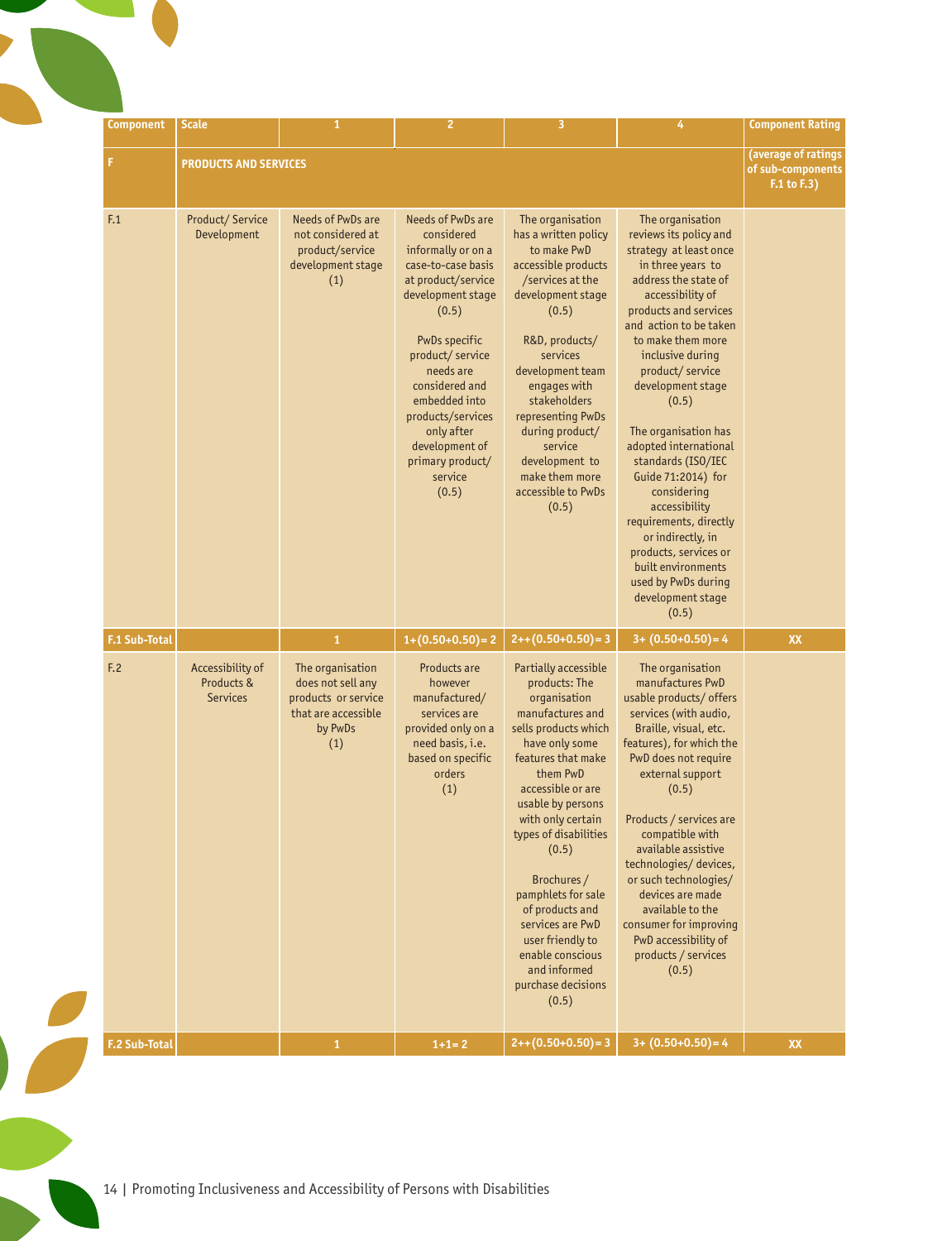| Component            | <b>Scale</b>                                |                                                                                                              | $\overline{2}$                                                                                                                                                                                                                                                        | 3                                                                                                                                                                                                                                                                                                                | 4                                                                                                                                                                                                                                                                                                                                                                        | <b>Component Rating</b> |
|----------------------|---------------------------------------------|--------------------------------------------------------------------------------------------------------------|-----------------------------------------------------------------------------------------------------------------------------------------------------------------------------------------------------------------------------------------------------------------------|------------------------------------------------------------------------------------------------------------------------------------------------------------------------------------------------------------------------------------------------------------------------------------------------------------------|--------------------------------------------------------------------------------------------------------------------------------------------------------------------------------------------------------------------------------------------------------------------------------------------------------------------------------------------------------------------------|-------------------------|
| F                    | <b>PRODUCTS AND SERVICES</b>                | (average of ratings<br>of sub-components<br>F.1 to F.3)                                                      |                                                                                                                                                                                                                                                                       |                                                                                                                                                                                                                                                                                                                  |                                                                                                                                                                                                                                                                                                                                                                          |                         |
| F.3                  | Accessibility in the<br><b>Supply Chain</b> | Does not have any<br>focus or policy on<br>increasing<br>accessibility of PwDs<br>in the supply chain<br>(1) | The organisation's<br>supply chain policy<br>does not have<br>direct reference to<br>accessibility<br>standards for<br>suppliers/vendors,<br>but gives preference<br>to suppliers /<br>vendors who are<br>willing to increase<br>accessibility<br>towards PwDs<br>(1) | Supply chain policy<br>has direct reference<br>on accessibility<br>standards of<br>vendors and<br>suppliers<br>(0.5)<br>Promotes Dealers/<br>Vendors who<br>incorporate/agree<br>to incorporate<br>accessibility<br>features in their<br>infrastructure<br>facilities (both<br>physical and<br>virtual)<br>(0.5) | Signed undertakings<br>are obtained from<br>vendors/ dealers that<br>their infrastructural<br>facilities (both physical<br>and virtual) are<br>accessible<br>(0.5)<br>All major dealers/<br>vendors are assessed at<br>least once in three<br>years on international<br>accessibility standards<br>(physical, virtual and<br>product/services) as<br>applicable<br>(0.5) |                         |
| <b>F.3 Sub-Total</b> |                                             | 1                                                                                                            | $1+1=2$                                                                                                                                                                                                                                                               | $2++(0.50+0.50)=3$                                                                                                                                                                                                                                                                                               | $3 + (0.50 + 0.50) = 4$                                                                                                                                                                                                                                                                                                                                                  | <b>XX</b>               |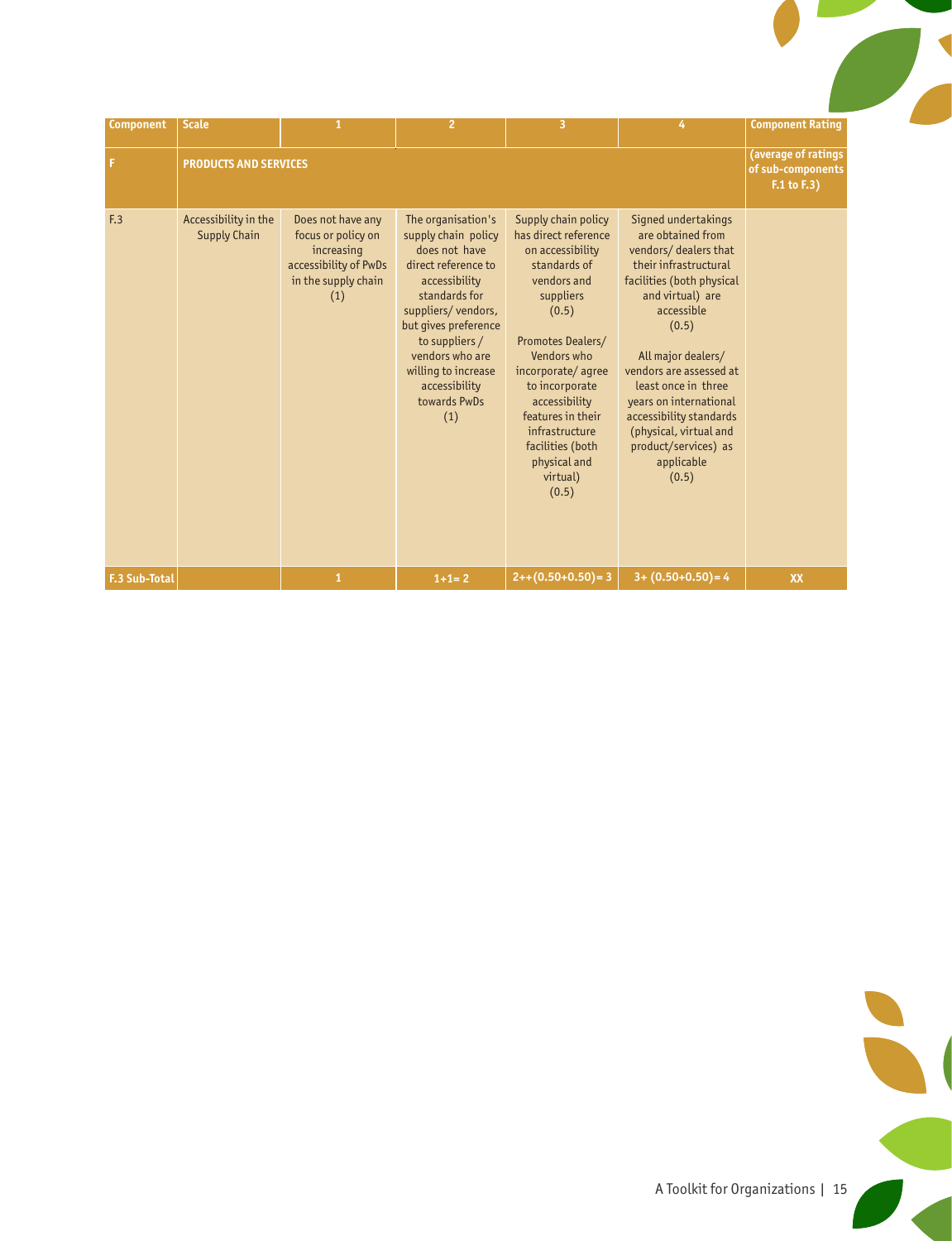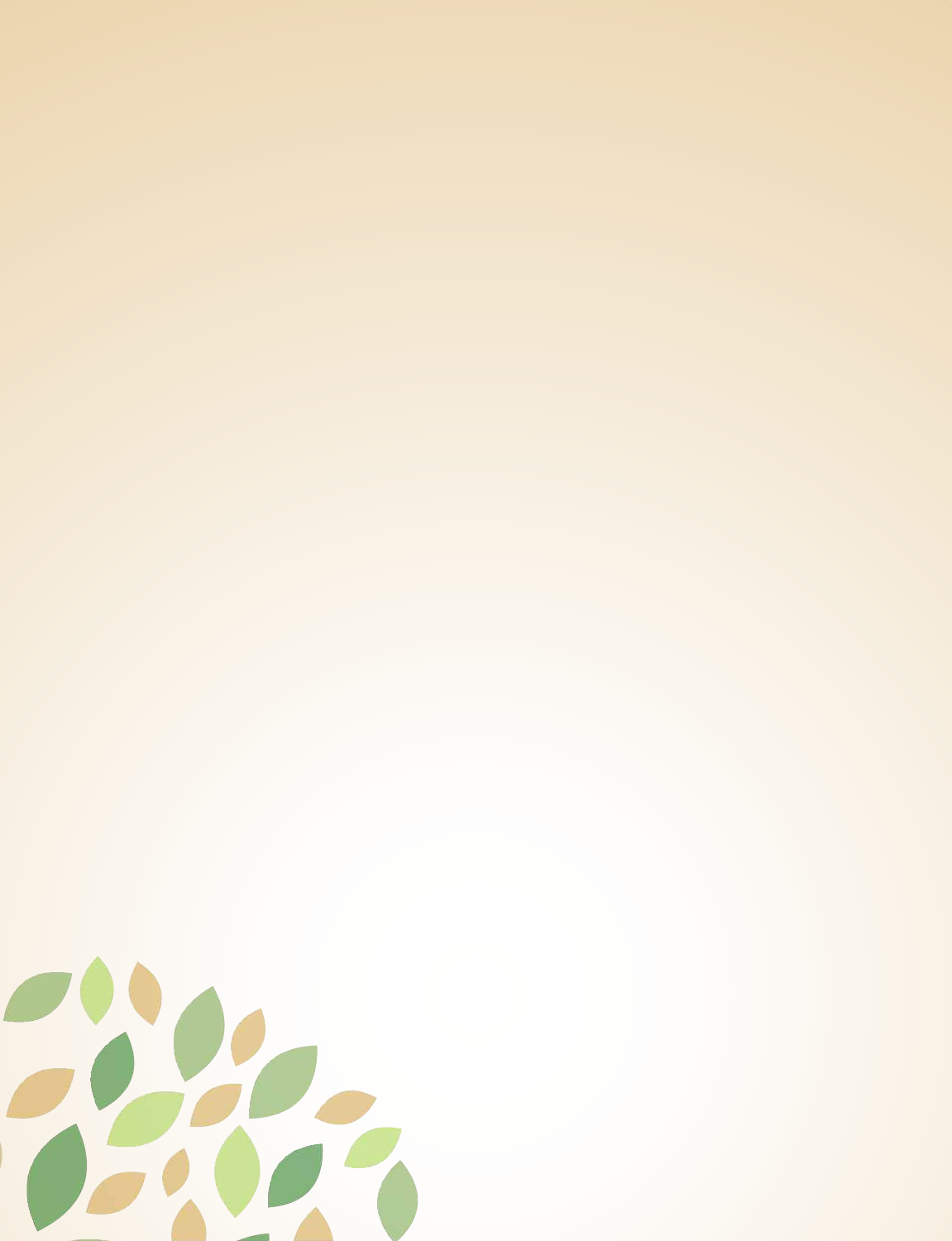



*ग्रात्यमेव जयते* **Government of India**

# INCLUSIVENESS AND ACCESSIBILITY INDEX

Questionnaire for Organisations to promote Inclusiveness of Persons with Disabilities

Department of Empowering Persons with Disabilities Ministry of Social Justice and Empowerment Government of India





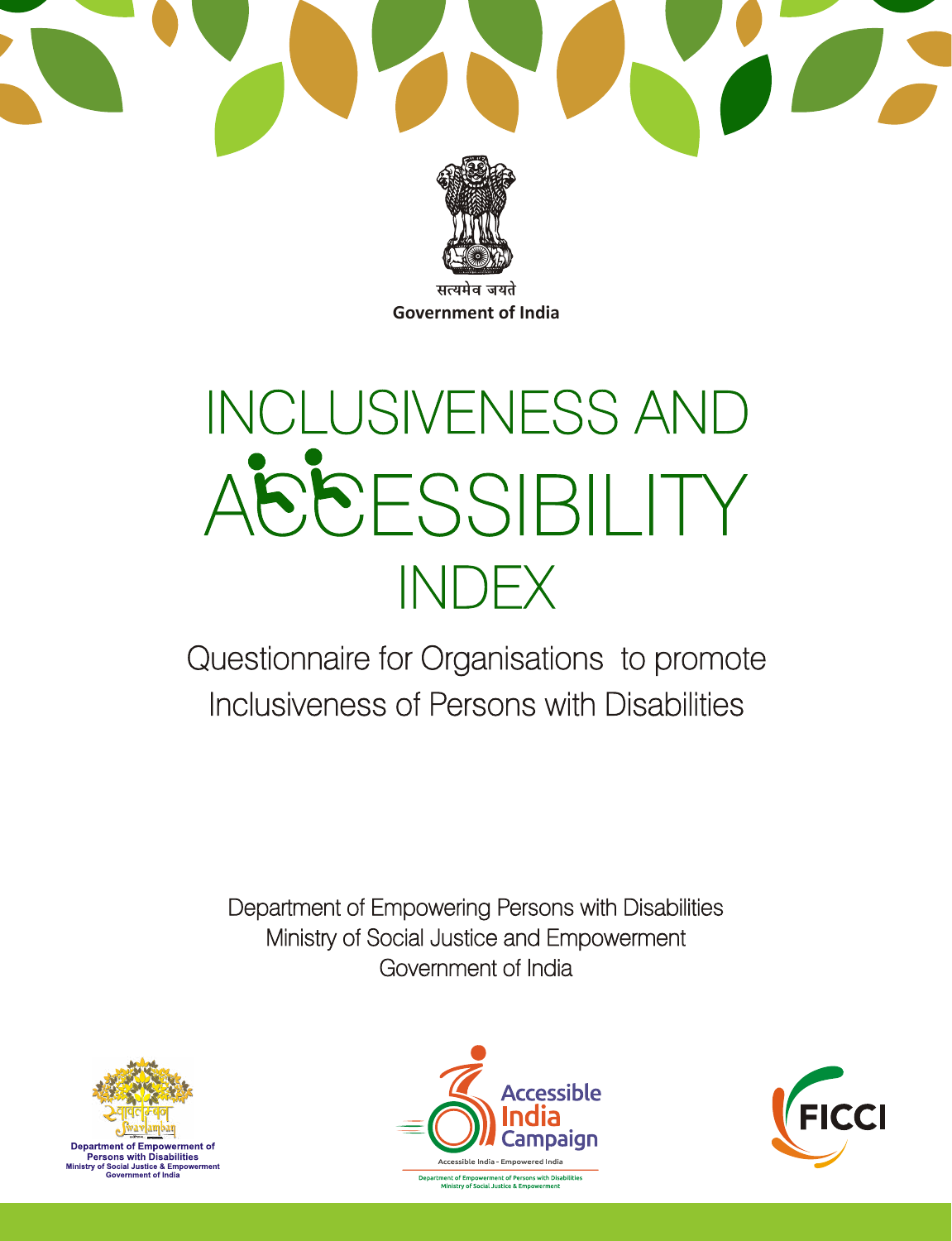